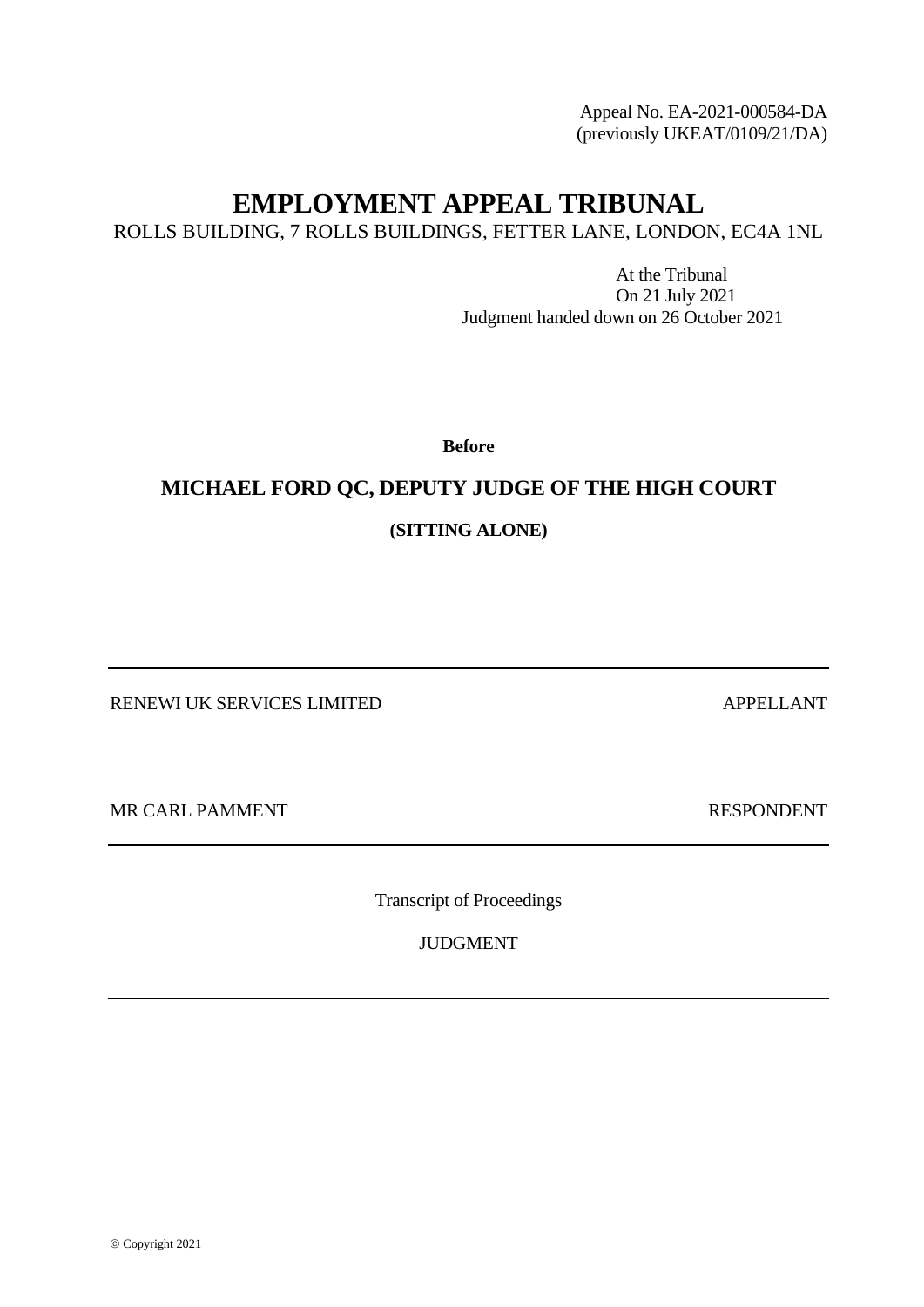### **APPEARANCES**

For the Appellant MR SIMON FORSHAW (of Counsel) Instructed by: Clyde & Co (Scotland) LLP 144 West George Street Glasgow G2 2HG

## For the Respondent MS HELENA IFEKA (of Counsel)

Instructed by: Addleshaw Goddard LLP Exchange Tower 19 Canning Street Edinburgh EH3 8EH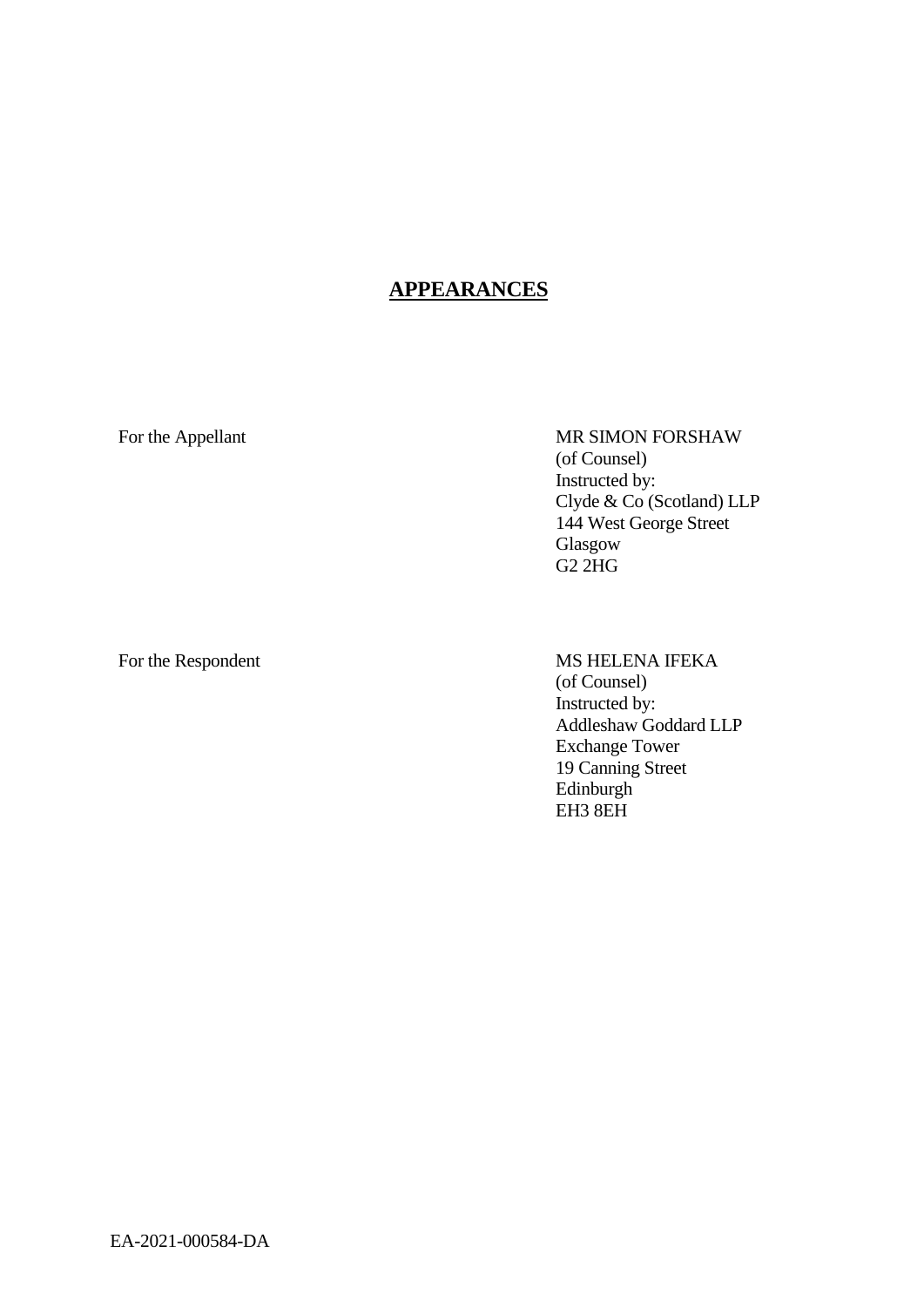#### **SUMMARY**

# **UNFAIR DISMISSAL – FAIRNESS OF DISMISSAL – POLKEY DEDUCTIONS – CONTRIBUTORY CONDUCT**

The Claimant, who was a Team Leader working in recycling, tested positive for cannabis as part of a random drugs test. He was dismissed on 31 March 2020 following a disciplinary hearing on the basis that he was under the influence of drugs which affected his performance. An appeal was unsuccessful. The Employment Tribunal held that the Claimant was unfairly dismissed because, among other matters, the Respondent paid no or insufficient regard to mitigating factors, it was not the Claimant's job to drive a van, there was no impairment of the Claimant's performance at work and the dismissing manager had obtained evidence about the treatment of comparable cases from an HR employee who was not wholly objective. The Employment Judge also criticised the reliability of the test result.

The Employment Judge went to find that there should be no reduction to compensation (i) based on **Polkey v AE Dayton Services Ltd** [1988] ICR 142 or (ii) owing to contributory conduct under s.122(2) and s.123(6) of the **Employment Rights Act 1996**.

**Held (allowing the appeal)**. In relation to the question of fairness, the Employment Tribunal had wrongly substituted its own findings in deciding that the cannabis did not affect the Claimant's performance and it was not his job to drive a van, rather than focussing on the reasonableness of the employer's belief about these matters. While the Tribunal was entitled to have regard to the failure of the Respondent to have regard to mitigating factors, it also substituted its own judgment in criticising the reliability of the drugs test in considering that the information about comparators was tainted by the lack of objectivity of the source.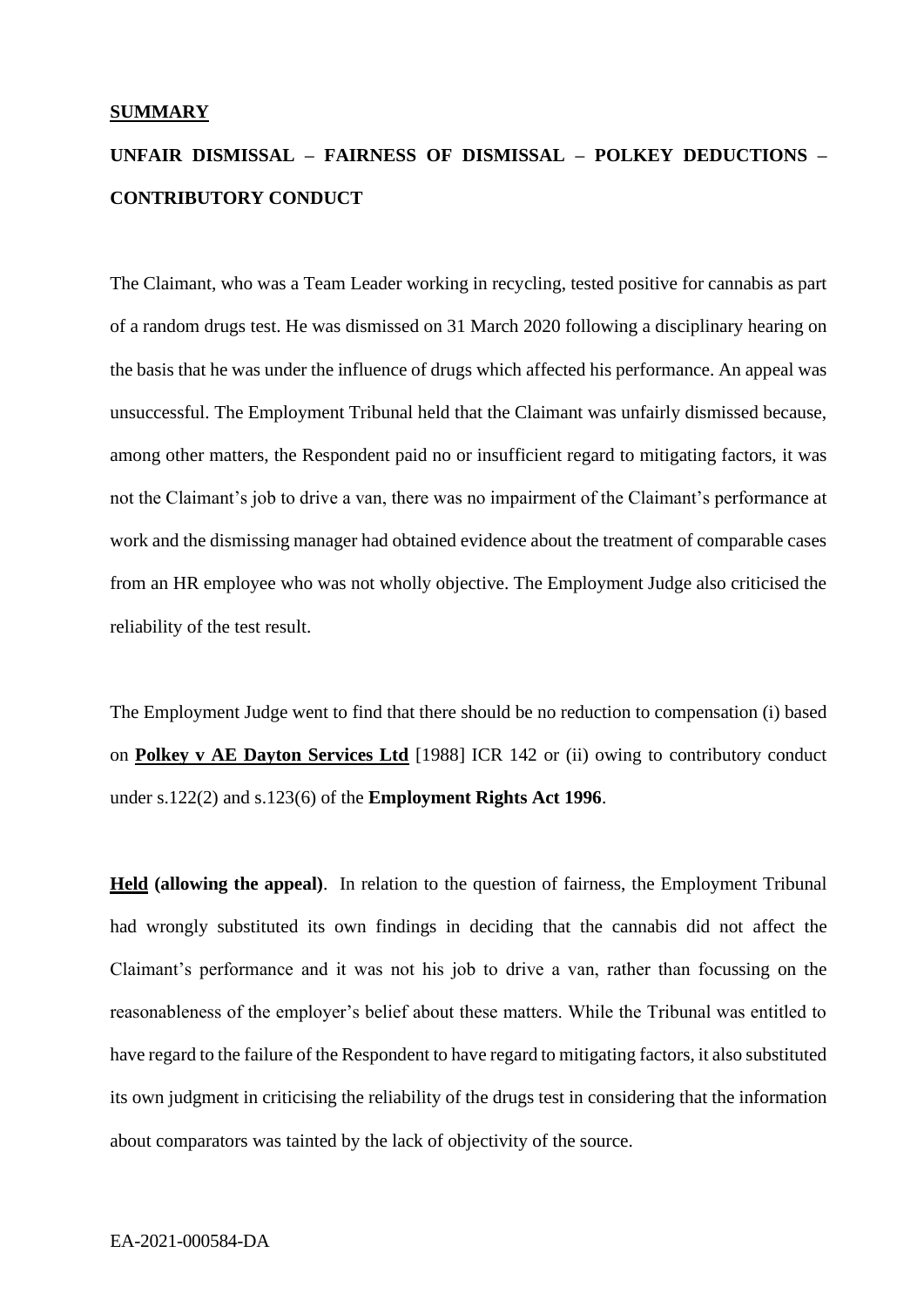On the question of the **Polkey** deduction, the Tribunal's reason that the involvement of the HR employee "went to overall fairness but not to a consideration of a Polkey reduction" could not be reconciled with principles on **Polkey** summarised in **Software 2000 Limited v Andrews** [2007] ICR 825. The Tribunal also erred in relation to contributory conduct, by reasoning that the Claimant would not have been dismissed if the Respondent had acted in accordance with its own policies. First, there is no causation test in s.122(2), on the basic award. Second, s.123(6) requires a tribunal to examine the actual conduct of the Claimant and ask itself if that conduct caused or contributed to the dismissal, and not to answer the different question of whether a claimant would have been dismissed if the Respondent acted reasonably, fairly or in accordance with its own policies.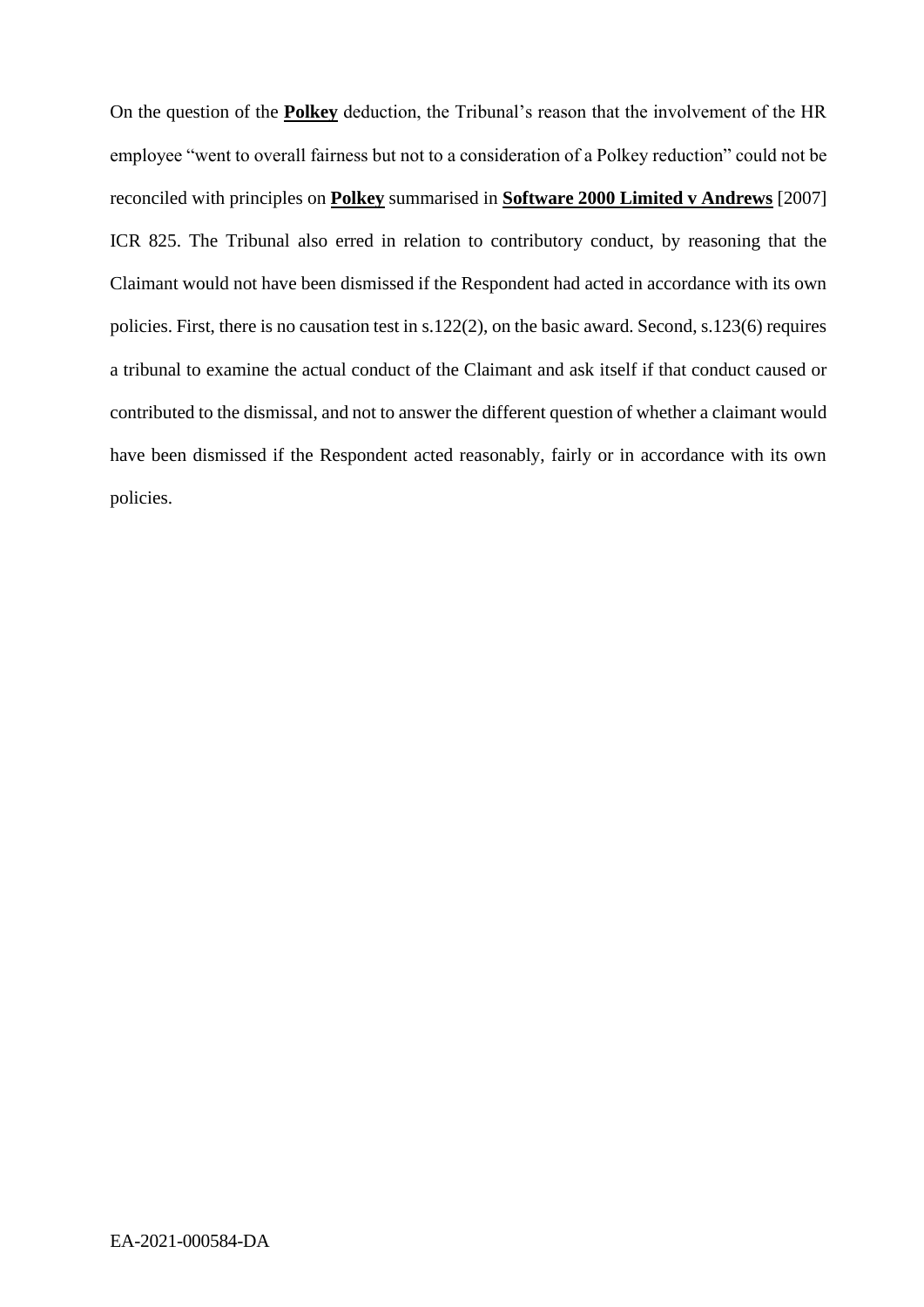#### **A MICHAEL FORD QC, DEPUTY JUDGE OF THE HIGH COURT**

### **Introduction**

**B**

**C**

**E**

**F**

1. This is an appeal by Renewi UK Services Limited against a judgment of the Employment Tribunal, sitting in East London. The claim was heard Employment Judge ("EJ") Housego, sitting alone, on 13 January 2021 and written reasons were sent the parties on 19 January 2021. The Tribunal held that (i) the Claimant was unfairly dismissed, (ii) there should be no reduction to his compensation based on **Polkey v AE Dayton Services Ltd** [1988] ICR 142 and (iii) there should be no reduction to compensation owing to contributory conduct.

**D** 2. I shall refer to the parties as the Claimant and Respondent, as they were before the Tribunal.

3. The Respondent appeals each of the Tribunal's rulings, by a Notice of Appeal received on 5 February 2021. There are six grounds of appeal.

4. Before me, the Respondent was represented by Mr Simon Forshaw and the Claimant was represented by Ms Helena Ifeka, neither of whom appeared in the Tribunal. I am grateful to both counsel for their focused and clear written and oral submissions, and especially grateful to Ms Ifeka who was acting pro bono on this appeal, instructed through the Bar Pro Bono Connect Scheme.

#### **Outline facts**

**H**

**G**

5. I take the outline facts principally from the Tribunal's written reasons.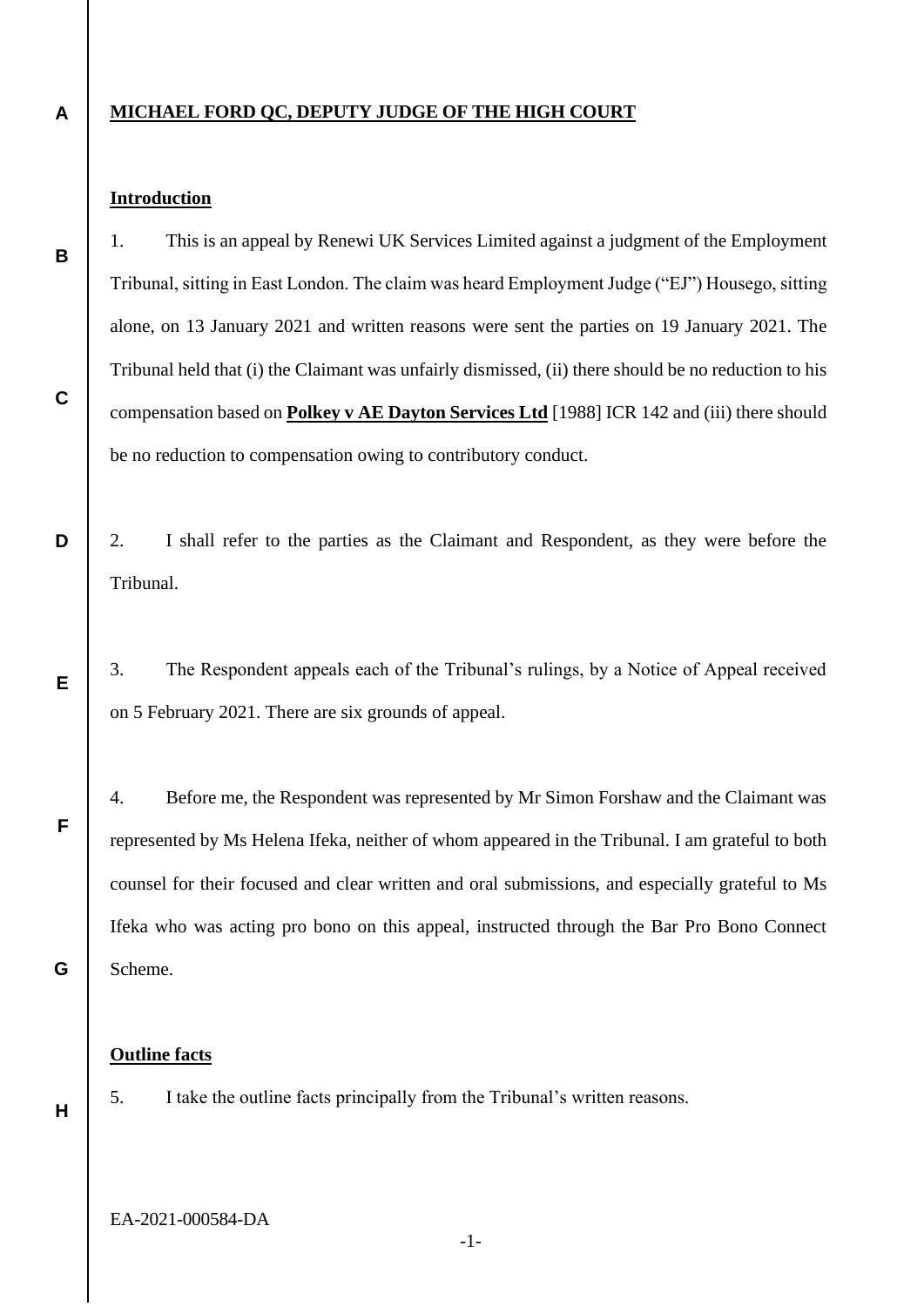6. The Claimant began working for the Respondent as a full-time employee on 1 October 2010, having transferred from predecessor companies as a result of transfers under the **Transfer of Undertakings (Protection of Employment) Regulations 2006**. At the date of his dismissal, the Claimant's post was Recycling Team Leader.

7. The Respondent's business involves waste recycling. Though not referred to in the Tribunal's reasons, it was common ground that teams of its employees delivered recycling bags in East London by van. In addition, 7.5 tonne lorries were used to empty large bin banks, which involved work with heavy machinery. The Claimant did not have a licence to drive 7.5 tonne vehicles but he worked, and led, a team doing both sorts of work.

8. The Claimant was off work with severe back pain from June 2019 until 6 January 2020. The Tribunal noted that his absence had a detrimental effect on his relationship with some in the Respondent, and in particular with Ms Lisa Bailey, a Human Resources Advisor who worked for the Respondent (paragraphs 51-54).

9. At the material time, the Respondent had the following relevant policies:

(1) A policy on Alcohol, Drugs and Medicines, which came into effect on 1 November 2018. Its objectives included minimising the risks associated with drugs and alcohol at work, laying down clear rules on substance abuse and supporting employees with alcohol and drug problems. It defined "drug abuse" as including the use of illegal drugs. Under "Policy Rules" it stated that working under the influence of alcohol or drugs was unacceptable. It explained that the Respondent used screening and testing as a means of controlling drugs and alcohol problems. The Policy indicated that in

EA-2021-000584-DA

**A**

**B**

**C**

**D**

**E**

**F**

**G**

**H**

-2-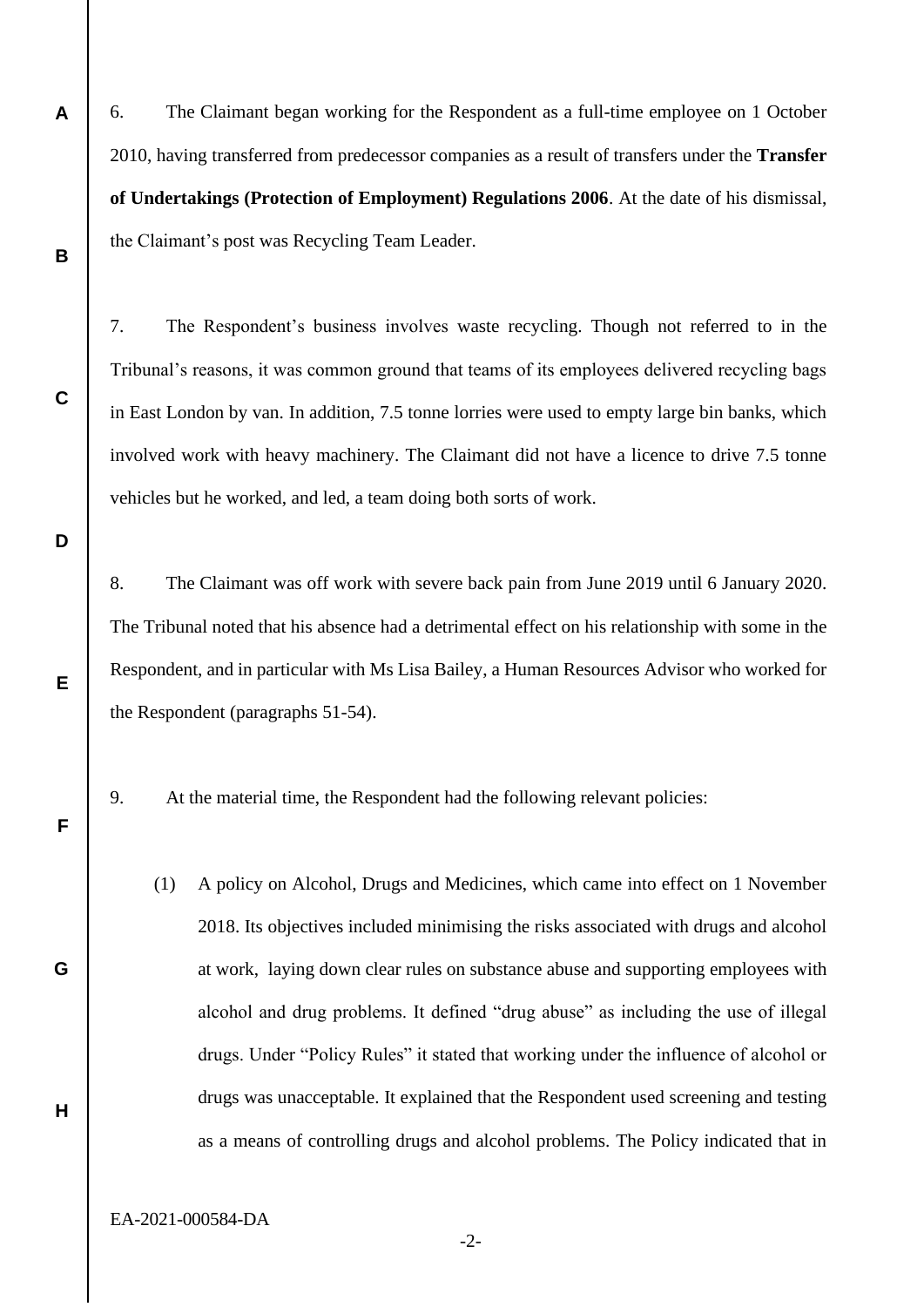the event of suspected misuse of drugs, management would decide whether it would be "treated as a matter for discipline rather than a health problem". It went on to say:

**"In circumstances where an employee breaches the policy on an individual case, such as reporting for work drunk or under the influence of drugs at work, we will class this behaviour as a conduct issue and handle it via the normal disciplinary procedures."**

It added that where an individual admitted to a drugs or alcohol problem, the disciplinary process "may be held in abeyance".

- (2) A Health and Wellbeing Policy, also dated December 2017, which had a section dealing with drugs and alcohol. It stated that where the Respondent was aware that an employee may have a problem with substance abuse it would focus on rehabilitation; but "Any employee discovered to be under the influence of alcohol or illicit drugs may suffer disciplinary action - such misuse is defined as gross misconduct by Renewi".
	- (3) A Disciplinary Policy, listing "being under the influence of alcohol, drugs or any substance which impact [sic] performance and those around you" as an example of gross misconduct.
	- (4) A Driving Policy, dated December 2017, which stated that driving under the influence of alcohol and drugs that "may affect your ability to drive" was not tolerated.

10. On 11 March 2020 the Claimant was given a urine test as part of a random drugs test at the workplace, conducted by Crystal Health Group ("Crystal") for the Respondent. The preliminary analytical test showed he was "non negative" for cannabis and opiates. It was followed by a second, confirmatory test result which showed that the Claimant was positive for

EA-2021-000584-DA

**A**

**B**

**C**

**D**

**E**

**F**

**G**

**H**

-3-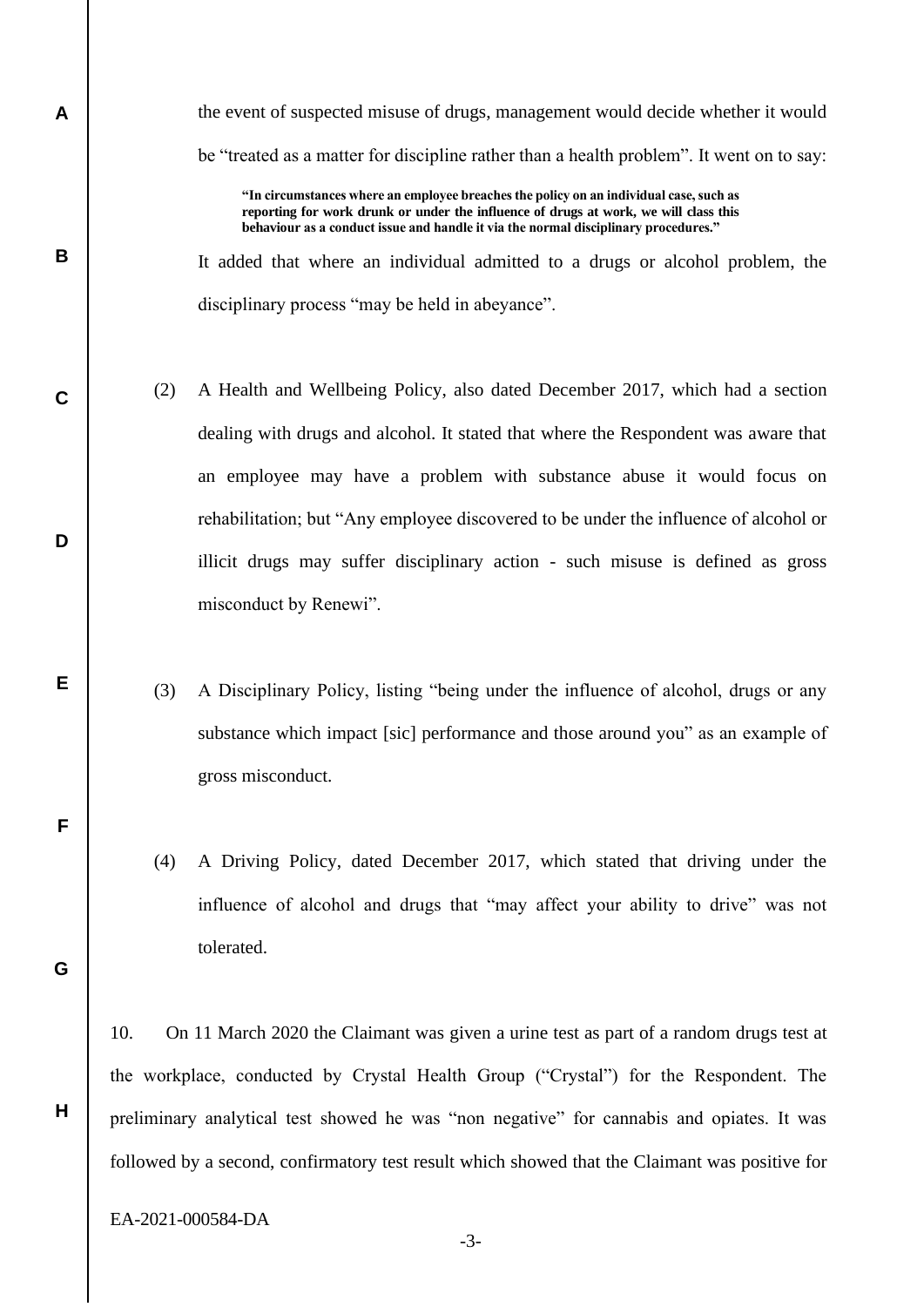**A B** cannabis, recorded as >500 ng/ml (the EJ was in error in recording this as 50 ng/ml at paragraph 45.1) and for morphine, recorded as 977 ng/ml. Both results were above the different "cut-off levels" used in the tests, designed to ensure that environmental contamination did not give a positive result and that a negative result was reliable. The report noted that the opiate result was consistent with the Claimant's declared medication.

11. On the same day as the test, the Claimant was invited to an investigation meeting, conducted by Mr John Maara as the investigating manager. According to the notes, the Claimant was asked questions about the test result. He confirmed he was aware of the Alcohol and Drugs Policy. He explained that he had been prescribed co-codamol and a friend had advised him to try smoking cannabis to help with his back pain, which he had smoked earlier that week. He said that he did not believe smoking cannabis impaired his performance at work. Mr Maara suspended the Claimant. Though he was not the correct person to take this decision, the EJ found this was not relevant to the fairness of the decision to dismiss (paragraph 55).

12. The Claimant was invited to a disciplinary hearing, chaired by Marc Congdon, an Engineering Manager. It took place on 30 March via telephone owing to the lockdown. Though the Tribunal did not set out any of the evidence at the hearing (judgement, paragraph 57), I was told that there was no dispute about the accuracy of the notes. According to those notes, the Claimant explained to Mr Congdon that he had had serious back problems, his medication did not work, and he very much wanted to return to work. At the suggestion of a friend, and because he was so desperate to be pain-free and get some sleep, he tried cannabis. He would smoke each evening before he went to bed but he had not smoked since the test.

**H**

**G**

**C**

**D**

**E**

**F**

EA-2021-000584-DA

-4-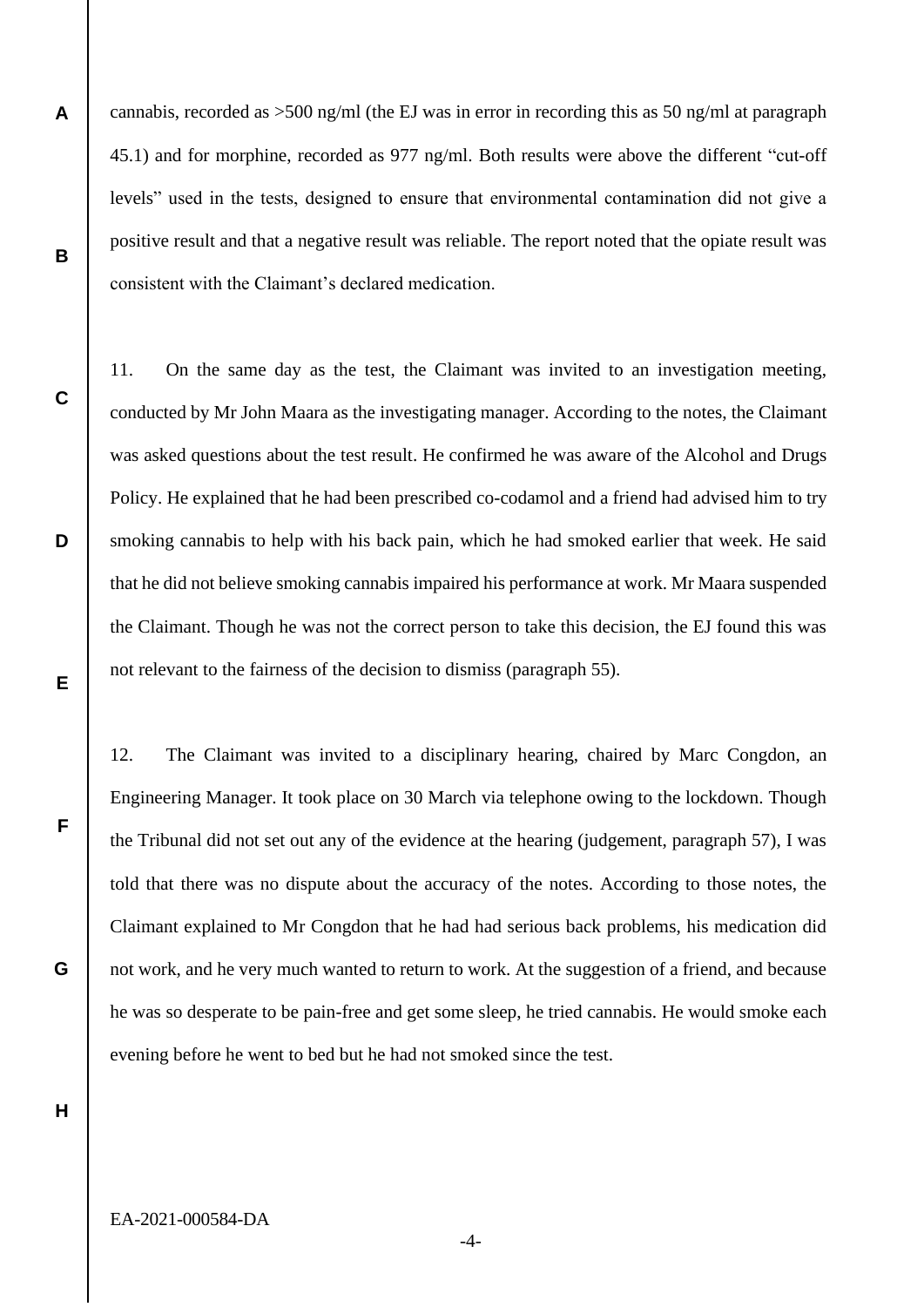| A           | There was evidence before the hearing about the Claimant's job which is relevant to this<br>13.                                                                                               |  |  |
|-------------|-----------------------------------------------------------------------------------------------------------------------------------------------------------------------------------------------|--|--|
|             | appeal: it was the only evidence about his duties in the disciplinary process and, in particular, his                                                                                         |  |  |
|             | driving. According to the notes, the evidence was the following:                                                                                                                              |  |  |
| B           | "Carl [the Claimant] said he was a Team Leader. His team would deliver orange bags and<br>service bins out on the streets. He deals with agency hours, ordering of supplies etc.              |  |  |
|             | Marc mentioned Carl's responsibility to his staff and their safety. Carl said he was very<br>disappointed in himself. He knew he had let them and himself down.                               |  |  |
| $\mathbf C$ | Marc asked how many staff reported to him and Carl answered 5.                                                                                                                                |  |  |
|             | Marc asked if Carl ever did any driving. Carl answered that only when absolutely necessary if<br>no one else was available, but it was not a regular part of his job.                         |  |  |
|             | Marc asked Carl how he felt about driving a company vehicle and the impact on the company's<br>reputation had he been tested while driving.                                                   |  |  |
|             | Carl said he knew he had let the company down badly. He said he loves and values his job and<br>everything he does and would never intentionally do anything to hurt the company's good name. |  |  |
| D           | Marc asked Carl if the vehicles he drives have company markings on. Carl confirmed they did<br>not. They are just white vans"                                                                 |  |  |
|             | 14.<br>The Claimant went on to repeat, by way of mitigation, that he took cannabis because of                                                                                                 |  |  |
|             | the constant pain, he was depressed being at home for such a long time and he was desperate to                                                                                                |  |  |
| Е           | get back to work. He was recorded as saying at the end of the meeting that he was "totally                                                                                                    |  |  |
|             | dedicated" to the Respondent and his job, and he knew "how much he [had] let everyone down,                                                                                                   |  |  |
|             | but these were unusual circumstances", saying he had not touched cannabis since the incident.                                                                                                 |  |  |
| F           |                                                                                                                                                                                               |  |  |
|             | After the hearing, Mr Congdon telephoned Ms Bailey to ask what had happened to other<br>15.                                                                                                   |  |  |
|             | employees who had failed drugs tests. She told him all seven individuals had either been                                                                                                      |  |  |
|             | dismissed or resigned.                                                                                                                                                                        |  |  |
| G           |                                                                                                                                                                                               |  |  |

16. Although the Tribunal did not refer to it, Mr Congdon dismissed the Claimant by a letter dated 31 March with effect from that day. The letter stated:

> **"I understand your recent poor health condition and appreciate your honesty surrounding your reasons for starting to smoke cannabis. However, I must consider the Company position in my decision and therefore conclude that the above act constitutes gross misconduct, namely 'being under the influence of alcohol, drugs or any other substances which impact performance or those around you' and 'Gross incapability e.g. loss of faith or trust and confidence in ability to**

**H**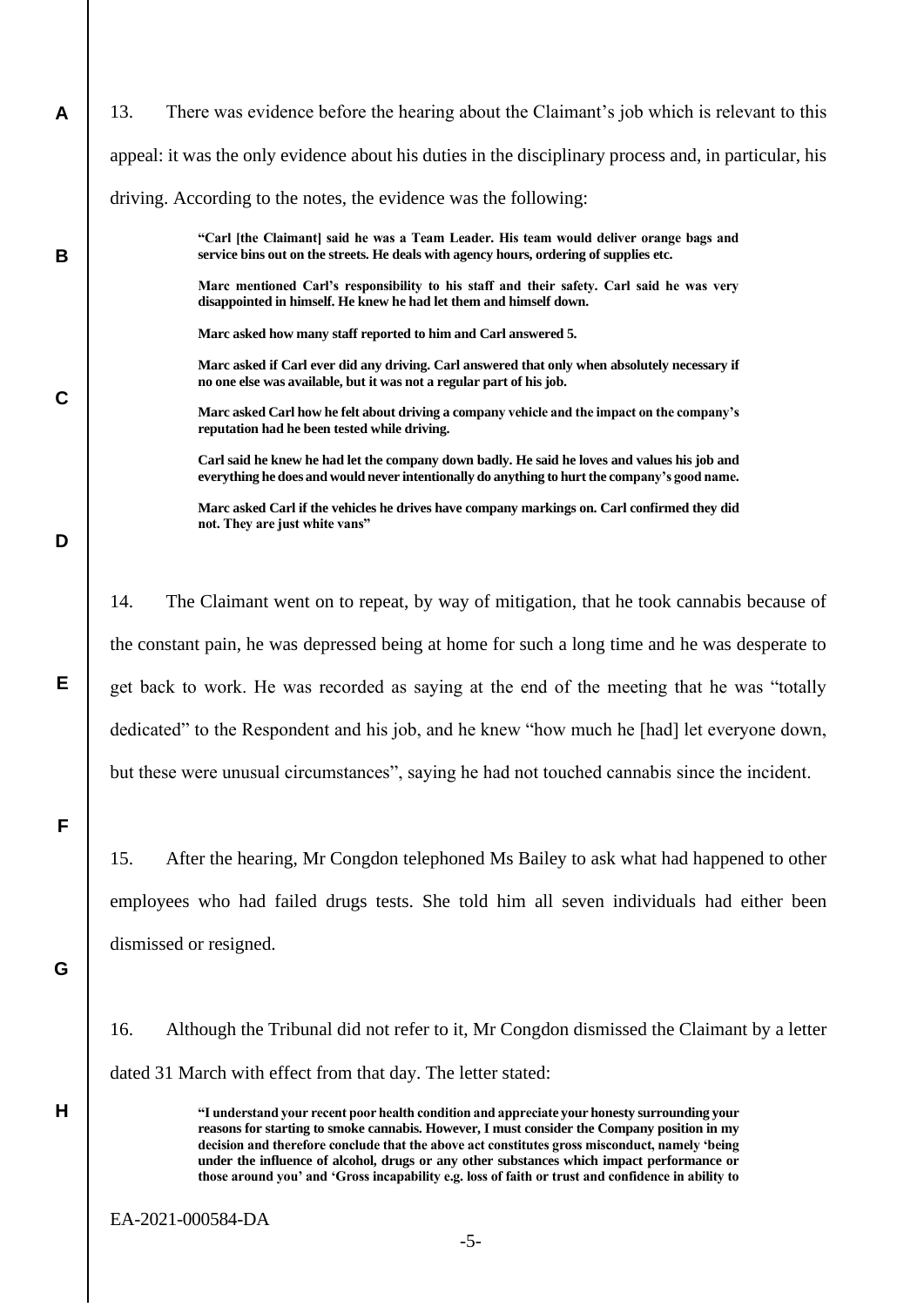**perform role as per specific examples of gross misconduct in the Company Disciplinary Policy. As a result, you are summarily dismissed on the grounds of gross misconduct".**

17. On 8 April the Claimant submitted a letter of appeal, saying that he deeply regretted his decision to smoke cannabis and asking the company to take account of his more than 12 years' service, his work performance and his unblemished record. He added that he had never come to work under the influence of drugs and would never have put any of his colleagues at risk.

18. The appeal was heard by Mr Simon Lee, the General Manager for some sites of the Respondent. The notes of the telephone hearing which took place on 22 April were before the Tribunal and are not in dispute. The Claimant complained to Mr Lee that Ms Bailey had been involved in the decision-making process, that his long service had not been taken into account and that there had been no proper investigation of his performance at work. He repeated that he had not been under the influence of drugs and alcohol at work. He said with his service he could have been given a warning, but that the decision had already been made. Nothing was said at the appeal about his driving duties.

19. Mr Lee informed the Claimant of the outcome of an appeal in a letter dated 29 April. His reasons for disallowing the appeal were cited by the EJ at paragraph 60 of his judgment. The reasons were, in summary, that Mr Lee did not believe the decision was personal; the Claimant was randomly selected for a test; a fair investigation and disciplinary process was followed; the Claimant had not discussed his cannabis use with management or sought support; and the Claimant's use of cannabis was in breach of the Respondent's Alcohol, Drugs and Medicines Policy.

**H**

**A**

**B**

**C**

**D**

**E**

**F**

**G**

-6-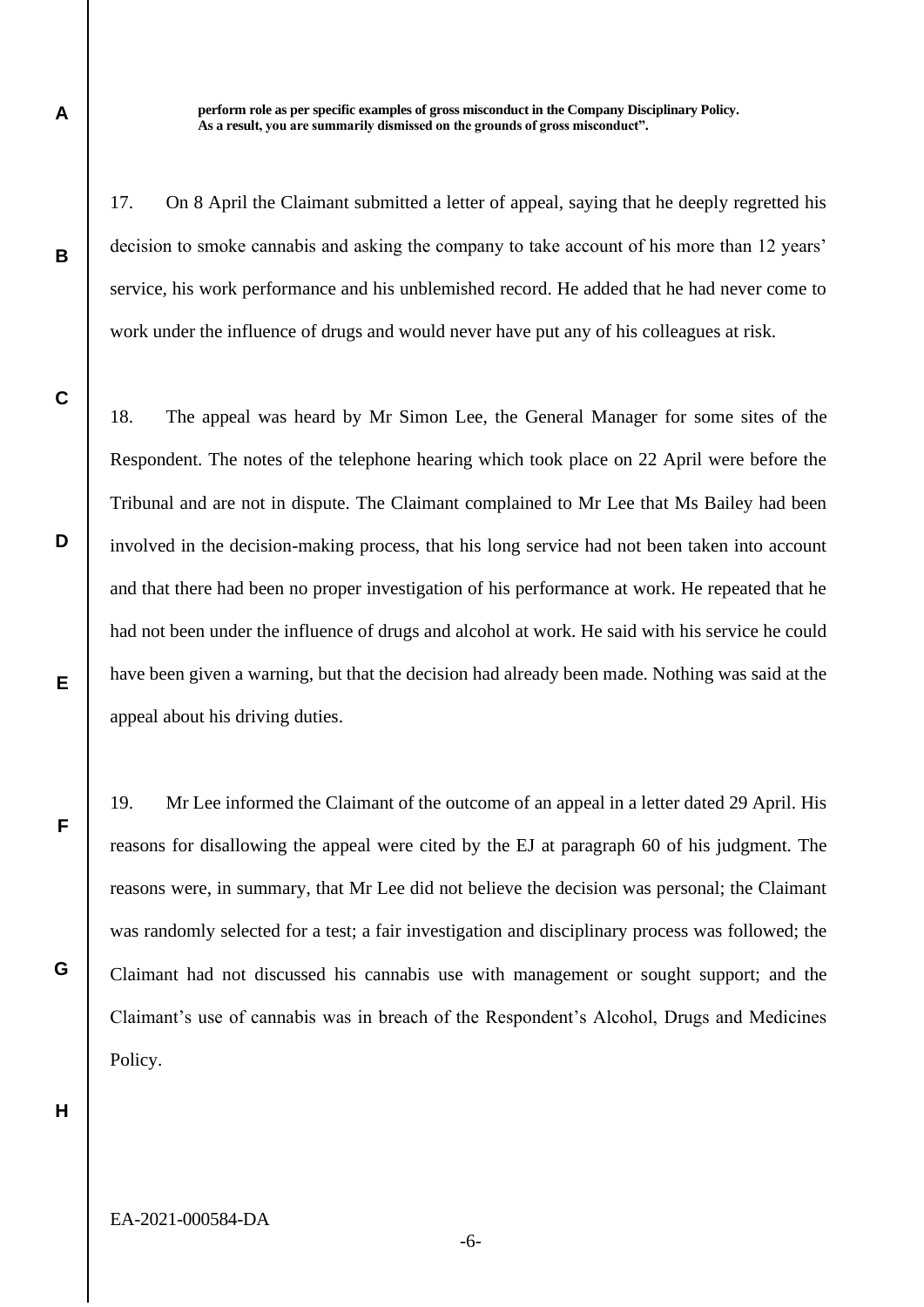**A**

**B**

**C**

**D**

**E**

**F**

**G**

**H**

#### **The Tribunal's Reasons**

20. At paragraphs 4-16 of its judgment, the Tribunal set out a summary of the key relevant statutory provisions, including section 98(4) of the **Employment Rights Act 1996** ("ERA") and the sections relevant to remedy. It reminded itself that a tribunal must not substitute its view of whether the dismissal was unfair but, rather, must determine whether the decision to dismiss fell within the range of reasonable responses which a reasonable employer might have adopted (paragraph 17). It also referred to the "helpful" approach in cases of misconduct, implicitly referring to the well-known guidance in **British Home Stores v Burchell** [1980] ICR 303.

21. The Tribunal recorded the submissions from each party before setting out its findings of fact at paragraphs 42-60. Many of those findings related to events during the Claimant's absence from work, which may be a reflection of how the case was put before the EJ. The Tribunal dealt with the facts of, and evidence before, the disciplinary process rather shortly (paragraphs 55-60).

22. The Tribunal's conclusions begin at paragraph 61. They include, as is usual, supplementary factual findings. The conclusions are structured as follows.

- (1) At paragraph 61 the EJ appears to have found that because there was no issue with the Claimant's performance at work during the period he was smoking cannabis, he was not in fact "under the influence" of cannabis for the purpose of the Drugs, Alcohol and Medicines Policy.
- (2) The EJ made some criticisms of the reliance on the test results at paragraphs 62-64. He questioned whether the legal limit for driving was relevant<sup>1</sup>; questioned the cut-

<sup>&</sup>lt;sup>1</sup> This was based on the evidence of Mr Congdon that the legal limit for driving was 2 ug/l (equating to 2,000 ng/l or 2 ng/ml).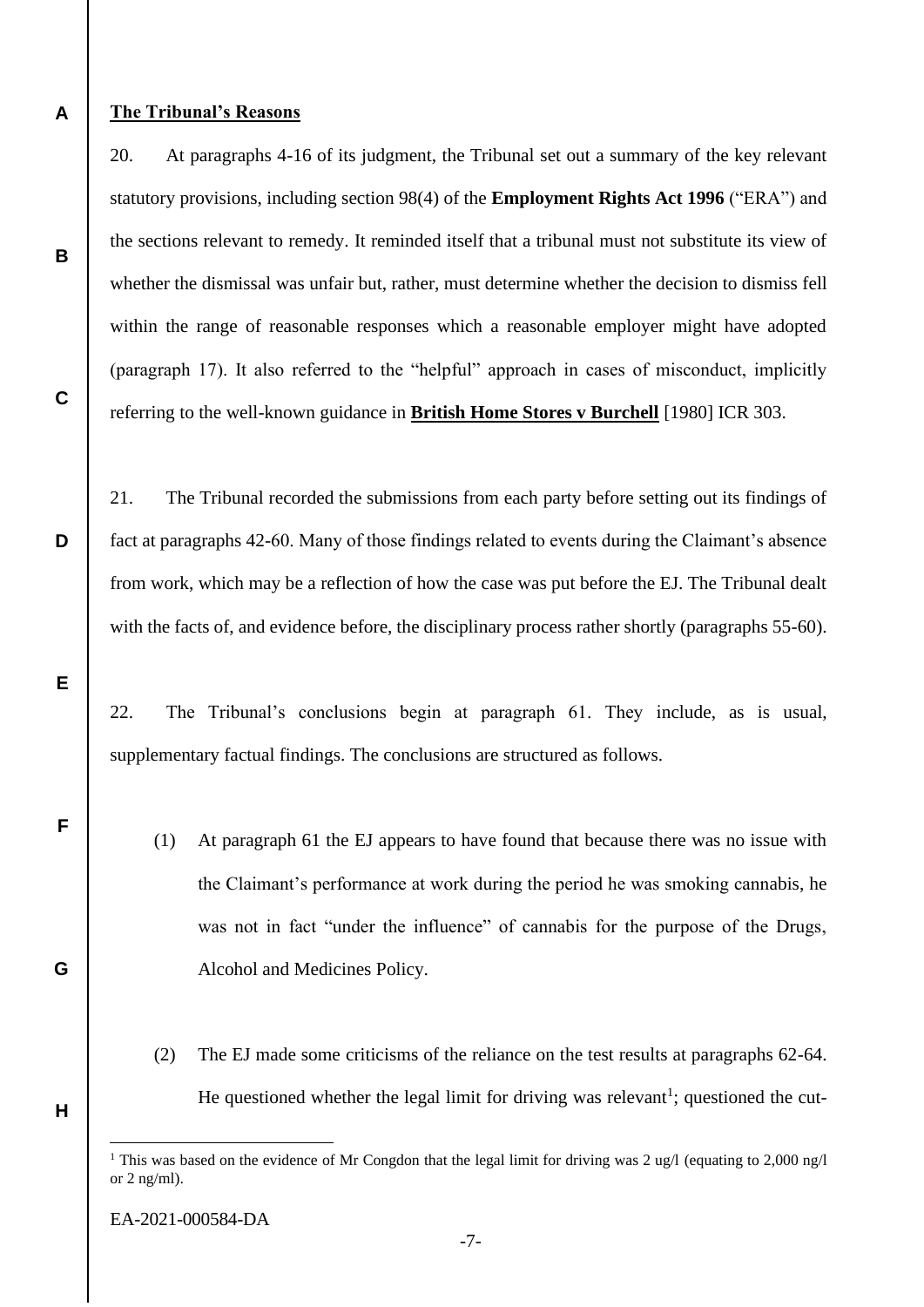off point in the test; and criticised the test as being an initial one requiring laboratory analysis, ignoring that a second, confirmatory test had been conducted by Crystal. This paragraph contained some factual errors, which I address below.

- (3) Next, at paragraph 66 the EJ referred to various "difficulties" with the Respondent's pleaded case. The paragraph combines criticisms of the evidence before the Respondent with factual findings. For example, the EJ said it was "a presumption without evidence that the Claimant's behaviour and abilities would have been affected" by cannabis (paragraph 66.3), and found that in fact it "was not the Claimant's job to drive a vehicle" (paragraph 66.2), his role was not "safety critical", he did not work with recycling machinery and he worked as a "driver's mate" (paragraph 66.5). Though the Tribunal referred to what the Claimant had told Mr Congdon at the disciplinary meeting as the source of this evidence, it is clear that some of these findings do not correspond with the evidence of the Claimant at that hearing.
- (4) The Tribunal made further criticisms of the Respondent at paragraphs 70-71. These included the following: (i) Mr Congdon was in fact heavily influenced by what Ms Bailey told him after the disciplinary hearing, echoing the finding of fact at paragraph 58 (see paragraph 70.1); (ii) there was no evidence that the Claimant's performance at work was adversely affected (paragraph 70.3); (iii) as a matter of fact the Respondent failed to consider mitigating factors, such as why the Claimant took cannabis, his long service and his good record (paragraph 70.5); (iv) the Respondent treated a failed drugs test as inevitably gross misconduct leading to dismissal (paragraph 71).

EA-2021-000584-DA

**A**

**B**

**C**

**D**

**E**

**F**

**G**

**H**

-8-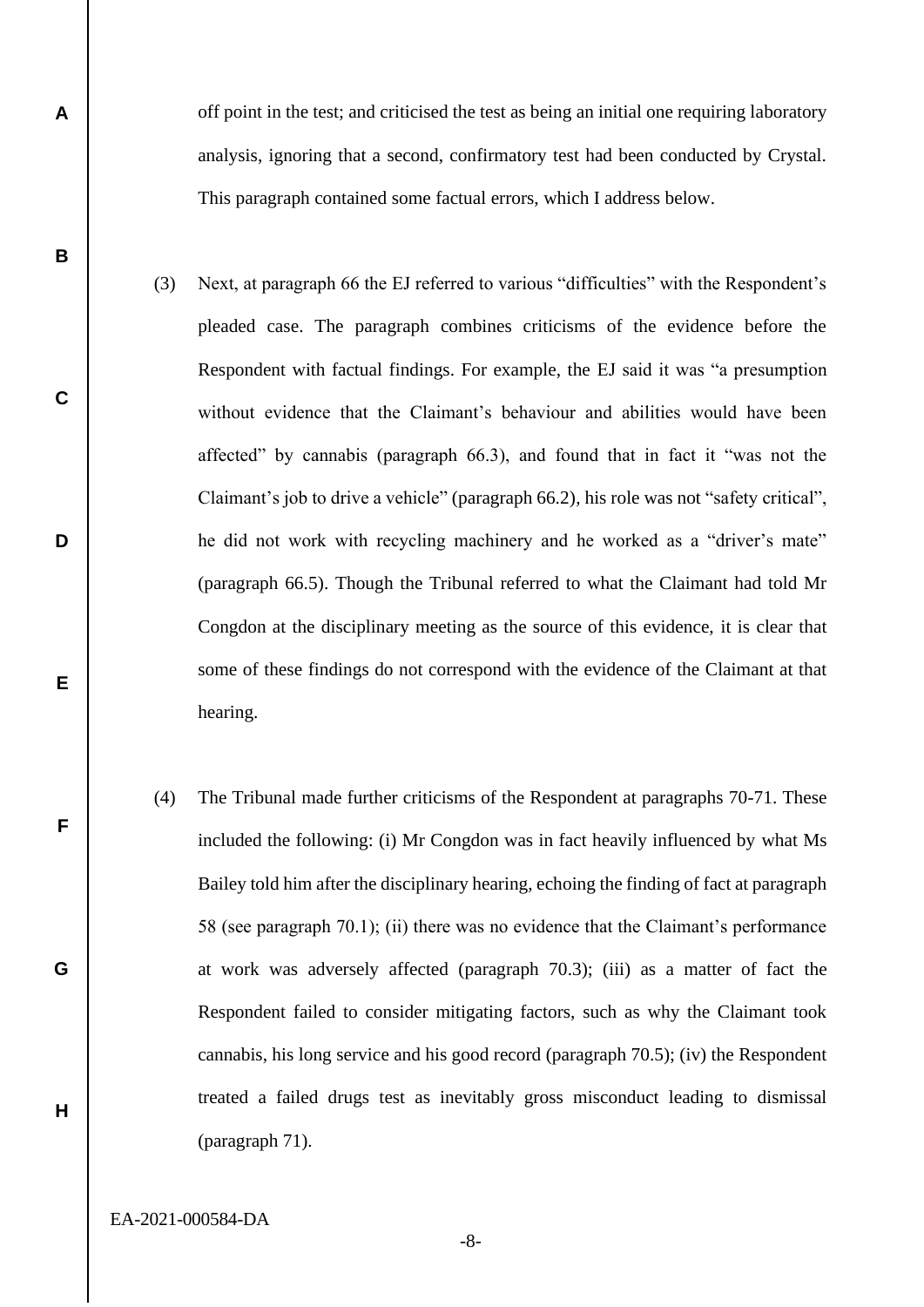- (5) At paragraphs 72-75 the EJ criticised Mr Lee's decision on appeal. In relation to Mr Lee's evidence that the Claimant was required to drive a van as part of his job, the EJ stated "[the Claimant] was not required to drive a van" and found it was not a sufficient reason to dismiss the Claimant because, as Mr Lee contended, he might in future relapse and drive a van above the legal limit (paragraph 72). The Tribunal was similarly critical of Mr Lee's view that the cannabis was not prescribed, describing this as "lacking realism", and his taking into account that the Claimant had not told the company he was taking cannabis for medical reasons (paragraphs 73-74). In rejecting Mr Lee's evidence as to why he had dismissed the appeal, the EJ again found that "the use of cannabis by [the Claimant] had not interfered with his health, social function, work capability or conduct" (paragraph 75).
- (6) Following his decision that that cannabis had not affected the Claimant's performance, the EJ reasoned that "as a matter of simple logic, the sole reason for dismissal was that the cannabis was illegal not legal" (paragraph 77). He was also critical of Mr Congdon and Mr Lee for not considering it relevant that the Claimant took cannabis owing to acute back pain, echoing his earlier finding that the Respondent failed to consider mitigating factors.

23. The EJ summarised his reasons for finding the dismissal to be unfair at paragraph 80, but also emphasised that the decision "must be read as a whole and this summary is not intended to be comprehensive" (paragraph 81). Those reasons were as follows:

> **"80.1. No (or inadequate) account was taken of the genuine reason for taking cannabis. 80.2. Likewise for of [sic] his long unblemished service**

**A**

**B**

**C**

**D**

**E**

**F**

**G**

**H**

-9-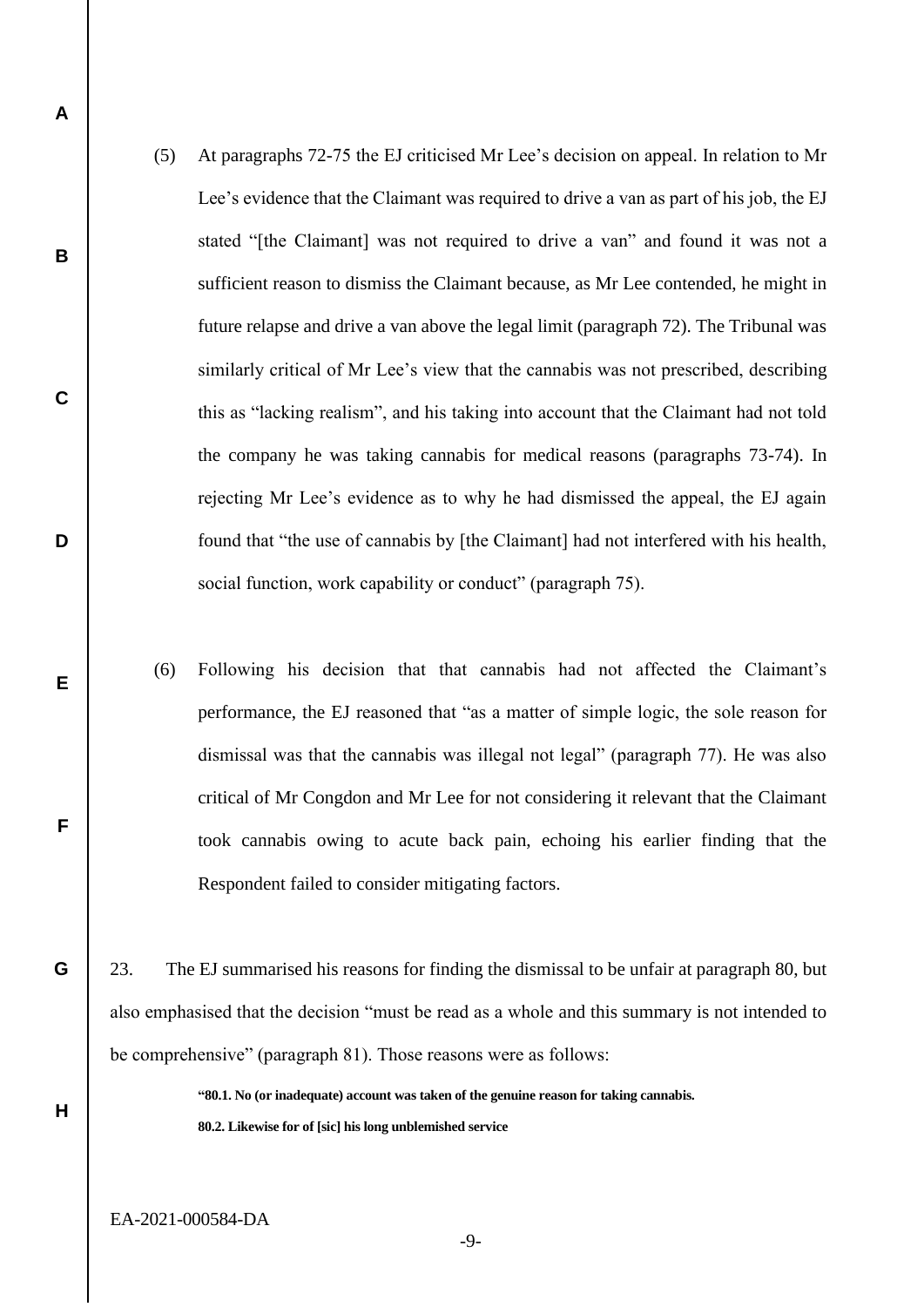| A           |                                                                                                     | 80.3. Ms Bailey was consulted before the decision was taken, and after the telephone disciplinary<br>hearing, and her information (that everyone was dismissed) if they did not resign) was a factor<br>in Mr Congdon's decision to dismiss Mr Pamment.                                                                                                                                                                                                                                                                                                                  |  |
|-------------|-----------------------------------------------------------------------------------------------------|--------------------------------------------------------------------------------------------------------------------------------------------------------------------------------------------------------------------------------------------------------------------------------------------------------------------------------------------------------------------------------------------------------------------------------------------------------------------------------------------------------------------------------------------------------------------------|--|
|             |                                                                                                     | 80.4. It was taken to be gross misconduct because it was a failed test, without any assessment of<br>the circumstances.                                                                                                                                                                                                                                                                                                                                                                                                                                                  |  |
| В           |                                                                                                     | 80.5. It was a matter of policy that everyone who failed a drugs test would be dismissed if they<br>did not resign. Even if it was gross misconduct that is unfair, as even for gross misconduct there<br>must be consideration of whether dismissal is unfair.                                                                                                                                                                                                                                                                                                          |  |
|             |                                                                                                     | 80.6. It was a key part of the justification for dismissal that there was a risk to the public and<br>colleagues by Mr Pamment driving a company vehicle, said to be an integral part of his job,<br>when it was not, and there was no evidence that he had driven a company vehicle since 6<br>January 2020 (The summation of the grounds of resistance has justifies [sic] dismissal in part<br>by wrongly asserting that Mr Pamment had breached the Road Traffic Act 1988).                                                                                          |  |
| $\mathbf C$ |                                                                                                     | 80.7. There was unevidenced reliance on health and safety risks when there was no evidence of<br>any such risk (Mr Pamment being driver's mate in a 7.5 tonne truck driven by another<br>delivering orange sacks around London Boroughs, and maintaining the bins containing them).                                                                                                                                                                                                                                                                                      |  |
|             |                                                                                                     | 80.8. There had been no concerns about the Mr Pamment's work or attitude (or in any other<br>way) after his return to work on 6 January 2020.                                                                                                                                                                                                                                                                                                                                                                                                                            |  |
| D           |                                                                                                     | 80.9. No account was taken of the ethos of the Respondent towards those with difficulties,<br>notably the drugs and alcohol section of the Health and Wellbeing Policy, which states "<br>Renewi, where it is aware that an employee may have a problem with substance abuse, will<br>concentrate on rehabilitation". That expressly does not preclude disciplinary action for those at<br>work "under the influence of alcohol or illicit drugs", but that did not apply to Mr Pamment as<br>that requires an impairment of performance and there was none in his case. |  |
|             |                                                                                                     | 80.10. The policy on alcohol drugs and medicine expressly commits the Respondent to<br>supporting employees with drug problems, and that expressly includes illegal drugs (set out in<br>the definitions section of the policy).                                                                                                                                                                                                                                                                                                                                         |  |
| Е           |                                                                                                     | 80.11. Dismissal was for misconduct, when Mr Pamment was accepted to fall within the non<br>disciplinary part of the drugs policy.                                                                                                                                                                                                                                                                                                                                                                                                                                       |  |
|             |                                                                                                     | 80.12. Mrs Bailey was not wholly objective, given the texts of September 2019 and the<br>Respondent's continuing view of this towards Mr Pamment, and had an influence on Mr<br>Congdon's decision to dismiss.                                                                                                                                                                                                                                                                                                                                                           |  |
|             |                                                                                                     | 80.13. Mr Lee's appeal reasons did not engage with any of the above."                                                                                                                                                                                                                                                                                                                                                                                                                                                                                                    |  |
| F           |                                                                                                     |                                                                                                                                                                                                                                                                                                                                                                                                                                                                                                                                                                          |  |
| G           | 24.                                                                                                 | At paragraphs 82-89 the EJ dealt with two preliminary aspects relevant to remedy. I                                                                                                                                                                                                                                                                                                                                                                                                                                                                                      |  |
|             | consider these in more detail under grounds (3) and (4). The EJ rejected the argument there should  |                                                                                                                                                                                                                                                                                                                                                                                                                                                                                                                                                                          |  |
|             | be any reduction to the compensatory award based on <b>Polkey</b> . He also held there should be no |                                                                                                                                                                                                                                                                                                                                                                                                                                                                                                                                                                          |  |
|             | reduction to the basic or compensatory award as a result of what is usually called contributory     |                                                                                                                                                                                                                                                                                                                                                                                                                                                                                                                                                                          |  |
|             | conduct.                                                                                            |                                                                                                                                                                                                                                                                                                                                                                                                                                                                                                                                                                          |  |
|             |                                                                                                     |                                                                                                                                                                                                                                                                                                                                                                                                                                                                                                                                                                          |  |
| H           |                                                                                                     |                                                                                                                                                                                                                                                                                                                                                                                                                                                                                                                                                                          |  |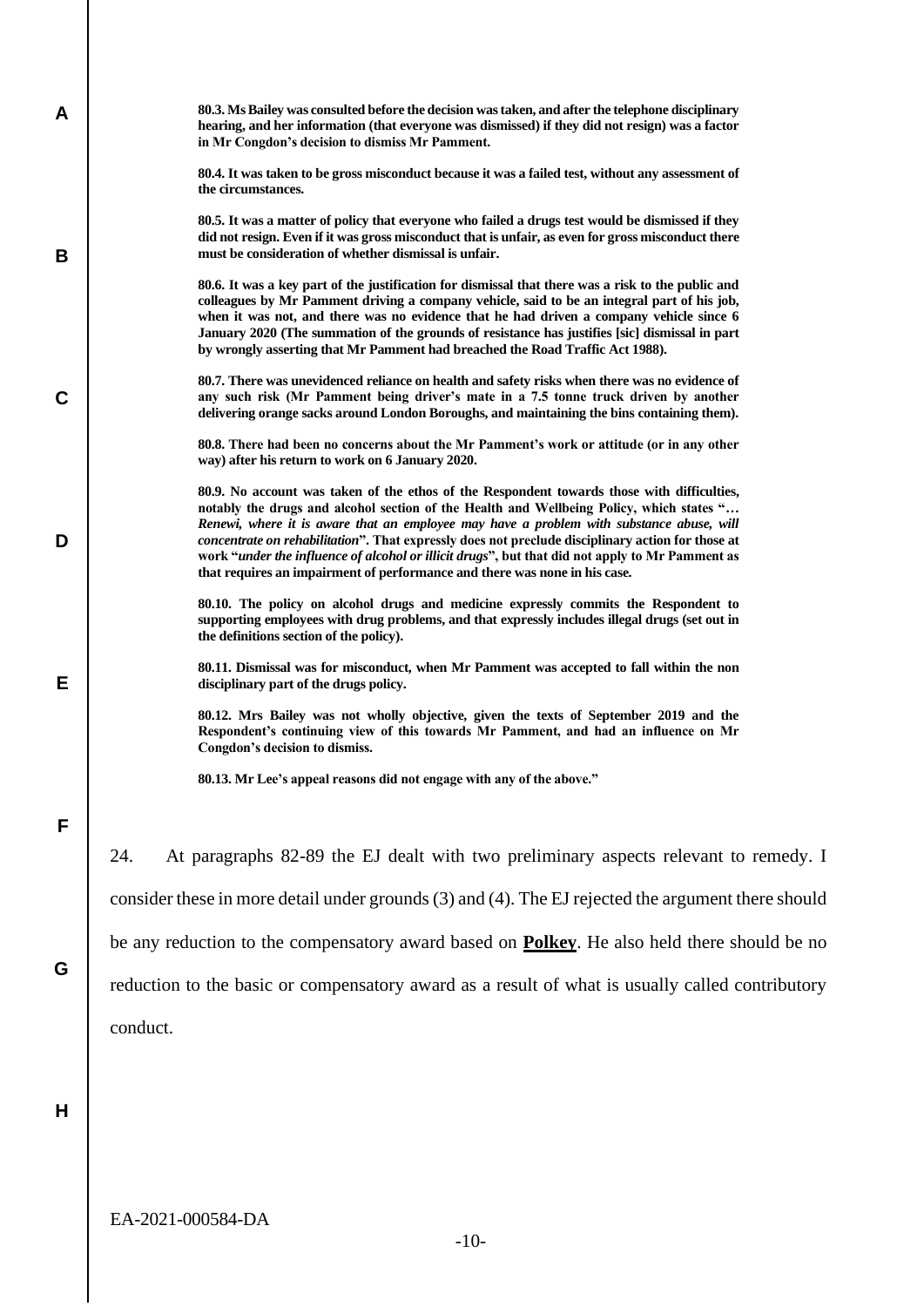25. For completeness, in a later decision sent to the parties on 29 April 2021, the same EJ ordered the Respondent to reinstate the Claimant, and made various supplementary orders. That judgment too is subject to an appeal to the EAT.

#### **The Grounds of Appeal**

26. The Respondent raises six grounds of appeal. I shall deal with them in turn.

**C**

**D**

**E**

**F**

**G**

**A**

**B**

#### **Grounds (1) and (2): Substitution on Unfair Dismissal**

27. The first ground of appeal is that the EJ erred in substituting his own findings of fact or approach rather than assessing whether the employer's decision to dismiss and the procedure fell within the band of reasonable responses. The second ground of appeal refers to specific examples of facts and matters which, it is said, demonstrate that the Tribunal substituted its own judgment for that of a reasonable employer. The two grounds operate in tandem and it is convenient to deal with them together.

28. The legal principles on the correct approach to fairness in s.98(4) of **ERA** are wellestablished and were not in dispute. A useful summary of the relevant principles as they apply to misconduct is set out in the judgment of **Aikens LJ in Orr v Milton Keynes Council** [2011] ICR 704 at paragraph 78.

29. While the fairness of dismissal is judged on the basis of facts known to the employer at the time, the important words "in accordance with the equity and the substantial merits" in s.98(4) **ERA** mean that the band is not "infinitely wide" and mean tribunals should not turn the assessment of fairness into a matter of "procedural box ticking": see Bean LJ (with whom King

**H**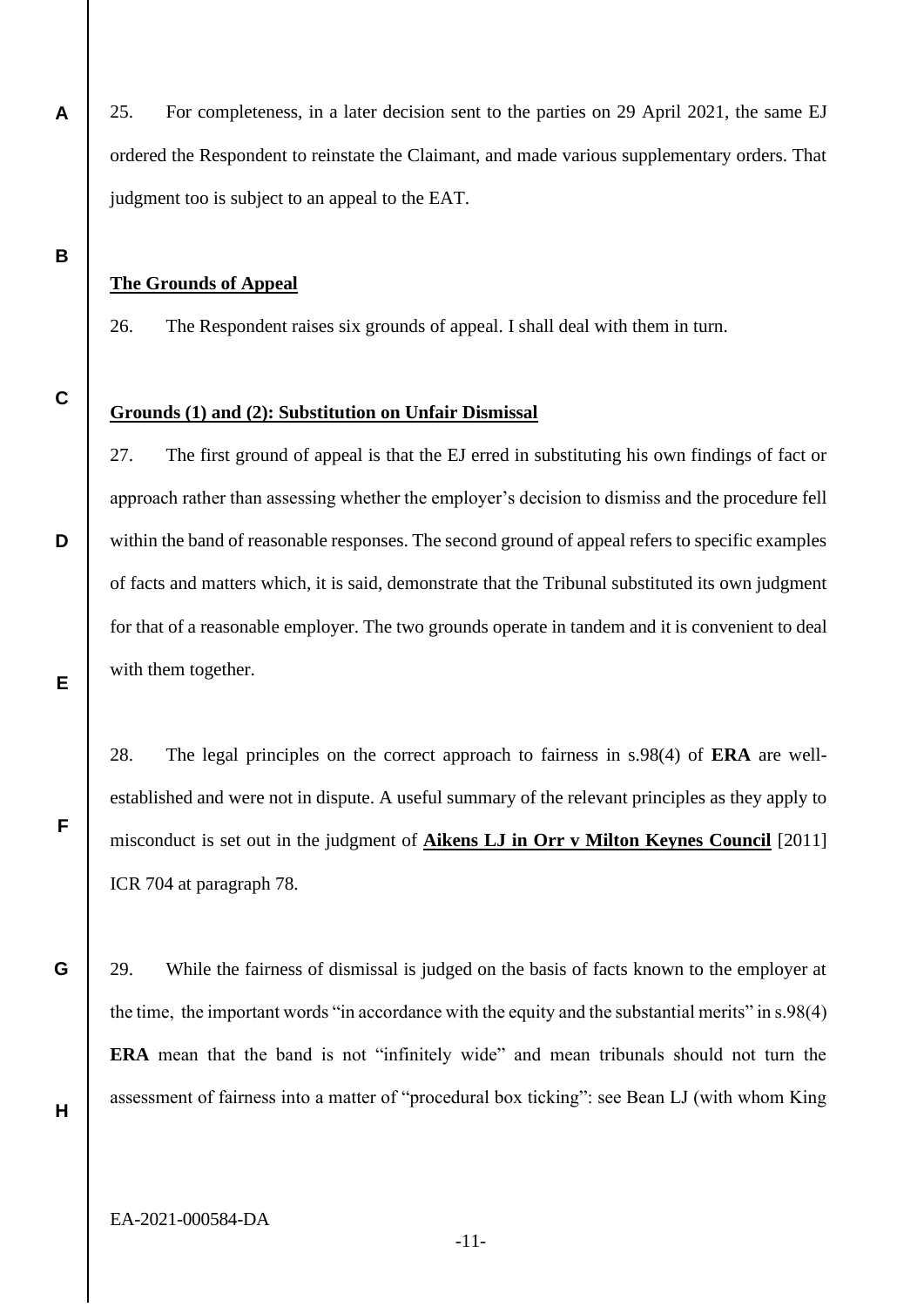- **A** LJ and Sir Terence Etherton agreed) in **Newbound v Thames Water Utilities** [2015] IRLR 734 at paragraphs 60-61.
- **B C D E F G H** 30. Mr Forshaw relied, in particular, on the judgment of Mummery LJ in **London Ambulance v Small** [2009] IRLR 563. In criticising the approach of the employment tribunal in that case, Mummery LJ (with whom Lawrence Collins LJ and Hughes LJ agreed) said: **"41. On the liability issue the ET ought to have confined its consideration to facts relating to the Trust's handling of Mr Small's dismissal: the genuineness of the Trust's belief and the reasonableness of the grounds of its belief about the conduct of Mr Small at the time of the dismissal. Instead, the ET introduced its own findings of fact about the conduct of Mr Small, including aspects of it that had been disputed at the disciplinary hearing. … 42. The ET used its findings of fact to support its conclusion that, at the time of dismissal, the Trust had no reasonable grounds for its belief about Mr Small's conduct and therefore no genuine belief about it. By this process of reasoning the ET found that the dismissal was unfair. In my judgment, this amounted to the ET substituting itself and its findings for the Trust's decision-maker in relation to Mr Small's dismissal."** Mummery LJ went on to contrast the exercise conducted by an employment tribunal in objectively reviewing the fairness of a dismissal with the very different issue about an employee's conduct in relation to contributory fault, which is a decision for the tribunal, not the employer, based on the evidence heard by the tribunal (paragraph 44). 31. Mummery LJ added this advice at paragraph 46: **"… As a general rule, however, it might be better practice in an unfair dismissal case for the ET to keep its findings on that particular issue separate from its findings on disputed facts that are only relevant to other issues, such as contributory fault, constructive dismissal and, increasingly, discrimination and victimisation claims. Of course, some facts will be relevant to more than one issue, but the legal elements of the different issues, the role of the ET and the relevant facts are not necessarily all the same. Separate and sequential findings of fact on discrete issues may help to avoid errors of law, such as substitution, even if it may lead to some duplication."** 32. However, he also cautioned against another danger zone. In analysing an appeal based on substitution, an appellate court must be on guard against committing the same error of which the tribunal is accused, of substituting its own subjective view of reasonableness under s.98 **ERA** for the assessment of the employment tribunal: see Mummery LJ in **Brent London Council v Fuller** [2011] ICR 806 at paragraph 28.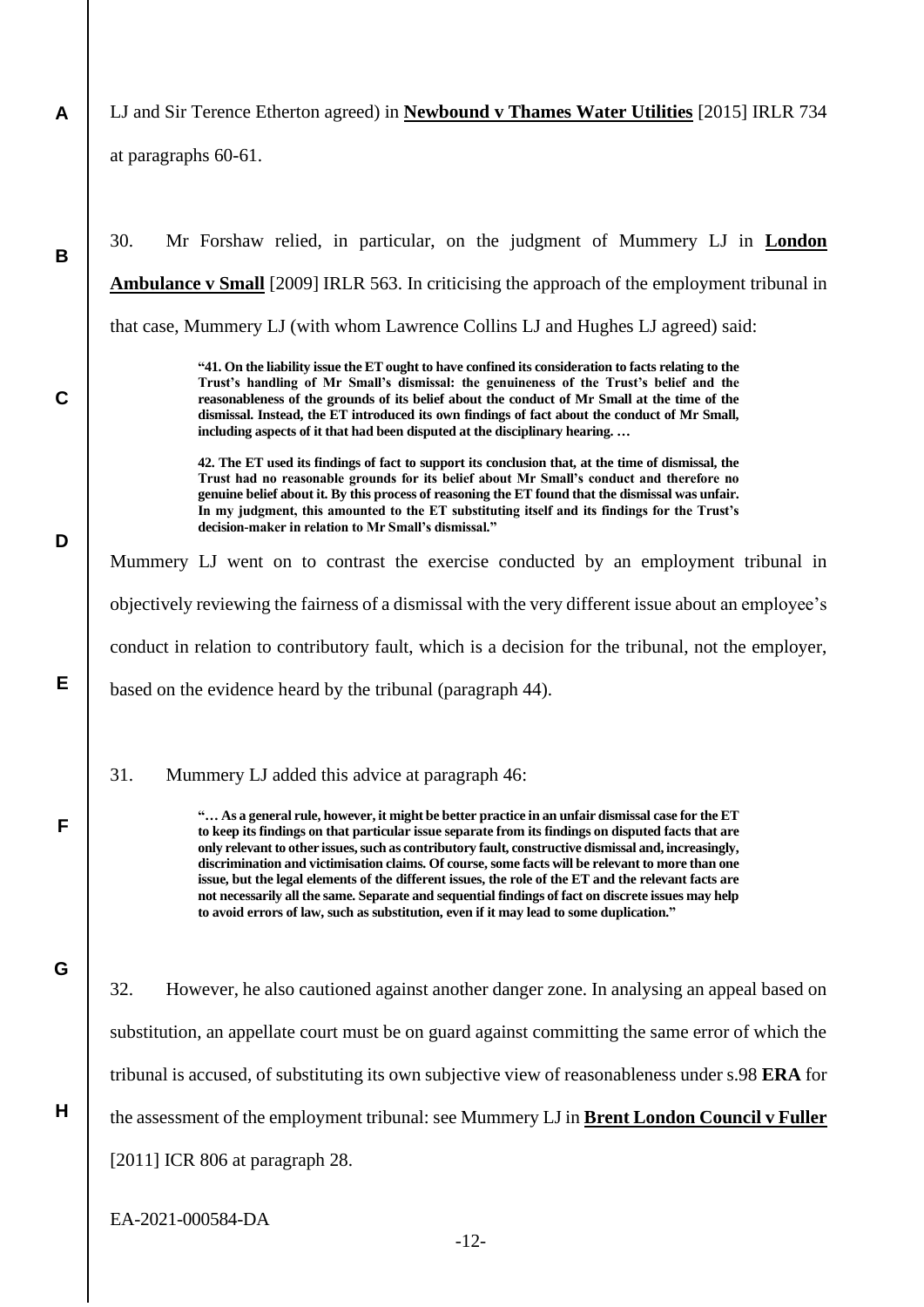33. There is no suggestion here that the EJ misdirected himself as to the relevant law on s.98 **ERA** in paragraphs 4-16 of his judgment, and the EJ referred again to the range of reasonable responses test when he came to summarise his reasons for finding the dismissal to be unfair (see paragraph 80). In addition, consistent with **Small**, the EJ directed himself as to the different functions of fact finding in relation to unfair dismissal, based on what the employer did, and contributory conduct, based on what the claimant did, at paragraph 5. The sole issue is whether he misapplied the law in reaching his conclusions, as in **Small**.

34. In that regard, I do not consider I can simply read paragraph 80 in isolation, as setting out the exclusive reasons why the EJ considered the dismissal to be unfair. That would be inconsistent with the EJ's own statement in paragraph 81 that his decision must be read as a whole. The various criticisms the EJ made of the Respondent's decision-making throughout his conclusions, it seems to me, also form part of his reasoning as to why the dismissal was unfair.

35. Mr Forshaw's challenge under these two grounds fell under five headings. In approaching these grounds, I bear in mind the cautionary words of Mummery LJ in **Fuller**.

36. **(i) Claimant's Performance/Job**. The first challenge was that the EJ erred by substituting his own factual findings that the Claimant's performance at work was not affected, that driving was not part of his role, and that his role was not safety critical. Though grouped together, these arguments in fact raise distinctive points and need to be unpackaged.

37. During the course of the disciplinary procedures, the Claimant had consistently asserted that his performance had not been impaired by his use of cannabis. By contrast, the conclusion in the dismissal letter written by Mr Congdon was that the Claimant had taken a drug, cannabis,

EA-2021-000584-DA

**A**

**B**

**C**

**D**

**E**

**F**

**G**

**H**

-13-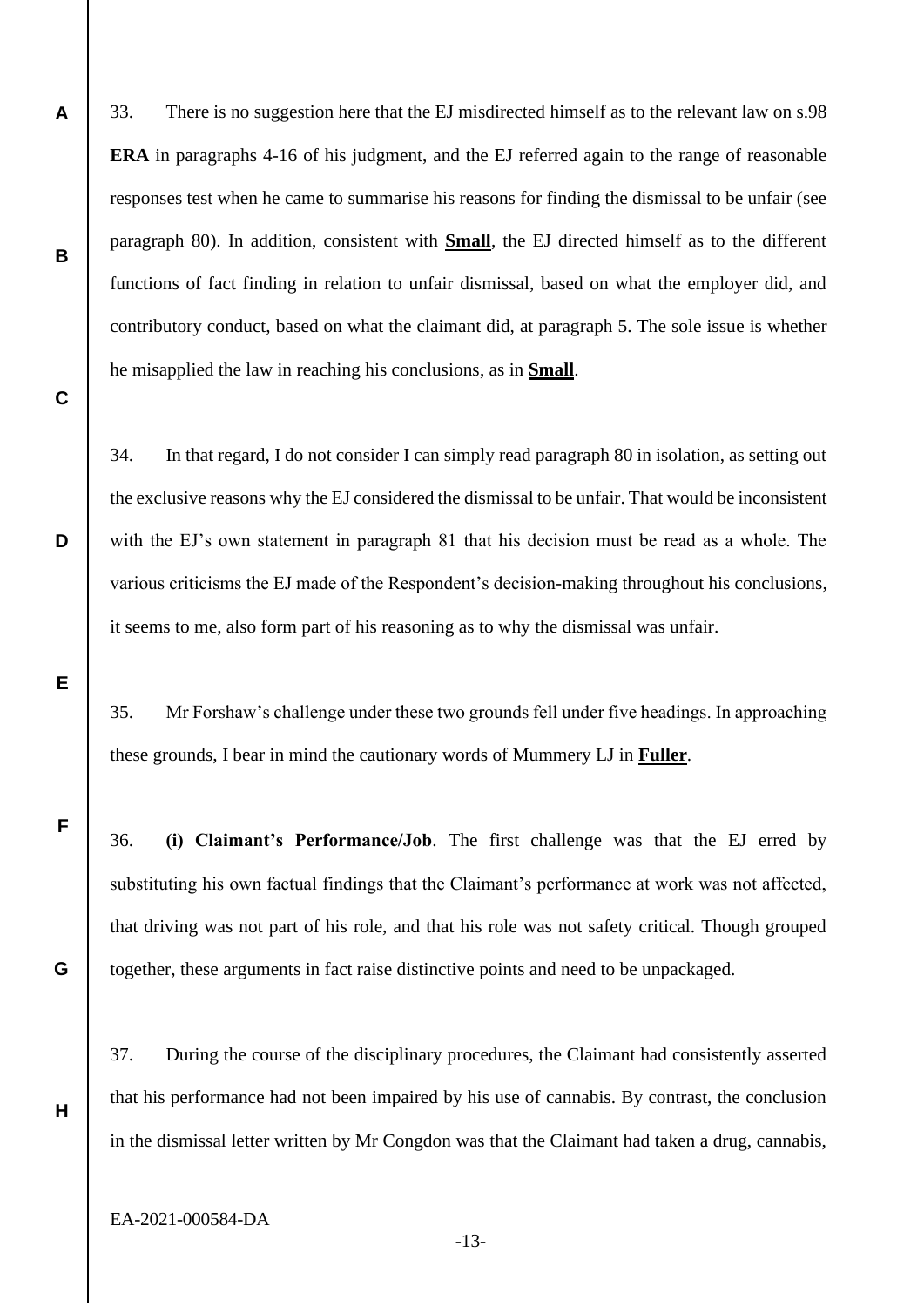which did impact his performance. He confirmed this in his evidence to the Tribunal: he assumed from the high result in the confirmatory drugs test that the Claimant was under the influence of cannabis at work.

**B**

**C**

**D**

**E**

**F**

**G**

**A**

38. For the Claimant, Ms Ifeka rightly accepted it was not the function of the Tribunal in resolving this conflict to decide itself if the Claimant's performance at work was in fact affected by drugs; but in addressing the question of fairness she argued it was permissible for the EJ to decide if the Respondent was reasonably entitled to rely on the only evidence it had - the report of Crystal on the detected level of cannabis - to decide that the Claimant's performance was affected. That, she argued, is what the Tribunal here had done.

39. I do not consider that is a fair reading of the Tribunal judgment. I accept her first point, that the EJ could rightly have decided that any reasonable employer should have sought more information about how likely it was that the detected drug levels would have had an impact on the Claimant's work. But I do not consider that is how the EJ analysed the matter. The closest he came was on one or two occasions where he referred to the absence of any evidence for the conclusion that the Claimant's performance was impaired (see, for example, paragraphs 66.3 and 70.3), which *might* suggest he was reviewing the evidence before the employer. But there *was* some evidence for the Respondent's view - the reports of Crystal – and nowhere did the EJ address the correct question, of whether the analysis in those reports was sufficient to provide reasonable grounds for the Respondent's belief. On the contrary, the EJ specifically decided himself that the Claimant's performance at work was not *in fact* affected by cannabis, it seems because no issue had arisen about poor performance: see, for example, paragraphs 61, 75 and 80.9. Whether he was correct on this is beside the point; it was an answer to the wrong question.

**H**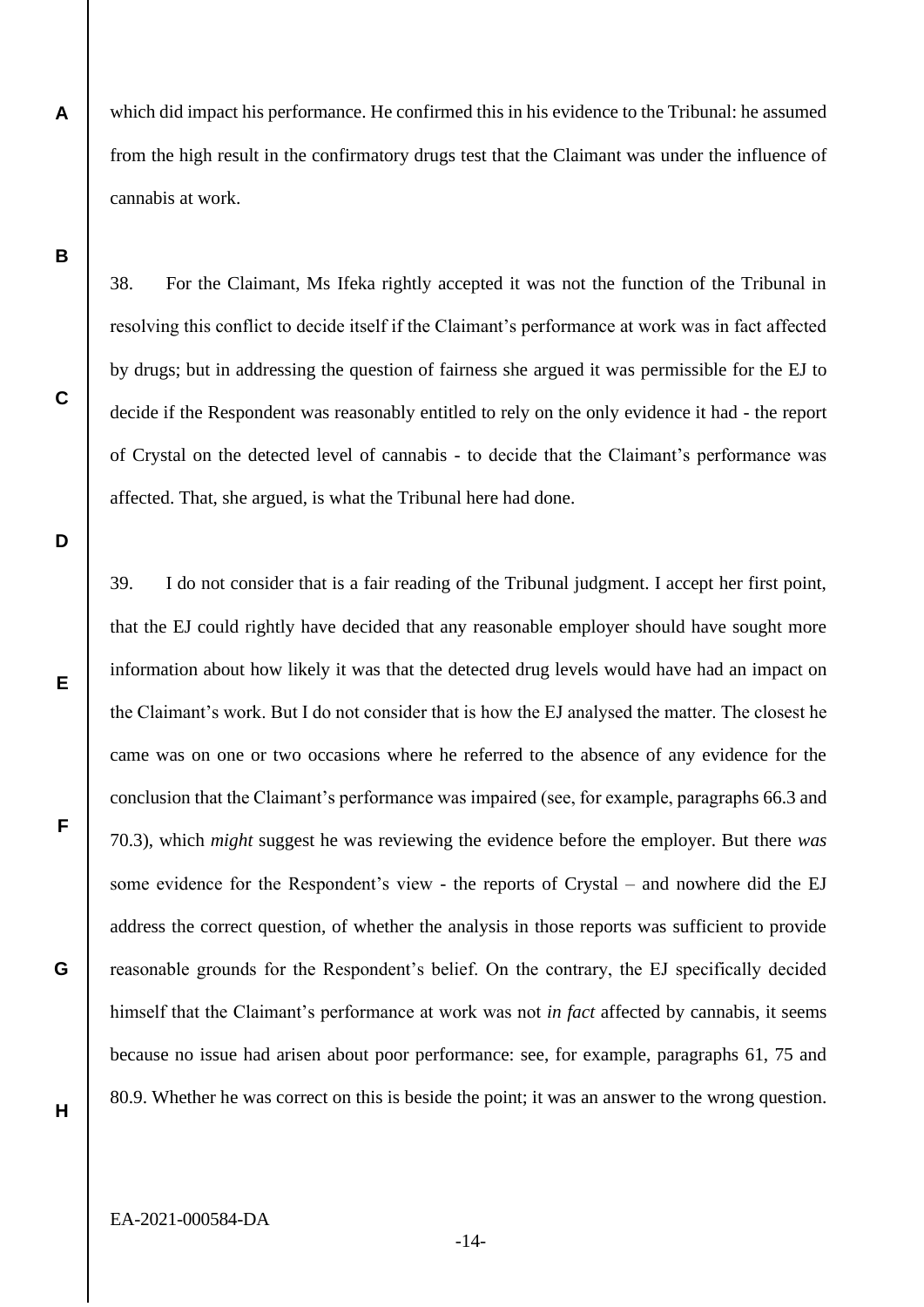40. This finding was fundamental to some of the EJ's reasons why he considered dismissal was unfair. At paragraph 80.9, for example, the EJ concluded that because there was no impairment to the Claimant's performance, he did not fall within the provision of the Health and Wellbeing Policy allowing disciplinary action to be taken against employees "under the influence of alcohol or illicit drugs" while at work, so that he should have been supported and subject to rehabilitation under the relevant polices.

41. In my judgement, the EJ committed precisely the sort of error in the reasoning process of which Mummery LJ was critical in **Small**. He made his own factual findings about the effect of cannabis on the Claimant's performance, based on the evidence he had heard coupled with some observations of his own, rather than focusing on the evidence before the employer at the time.

42. I consider the same applies to the EJ's conclusion that driving was not part of the Claimant's role. Here, the evidence before the disciplinary hearing was not in dispute. At the hearing on 3 March, the Claimant accepted that his role involved some driving, although the Claimant only drove when "absolutely necessary" and it was "not a regular part of his job". If the Tribunal had asked itself whether the Respondent had reasonable grounds to believe that the Claimant's job involved driving, it seems only one answer was possible. But the EJ did not pose the question in this way and instead decided that driving was not in fact part of the Claimant's job at all: see paragraphs 66.2, 66.5, 72, 80.6.

**G**

**H**

**A**

**B**

**C**

**D**

**E**

**F**

43. That approach, based on evidence before the Tribunal rather than on that before the Respondent, may also explain the EJ's finding that the Claimant's role was not "safety critical" in practice because of the work he did (paragraph 66.5), when the Claimant did not dispute he had safety responsibilities either before the disciplinary hearing or before the Tribunal (according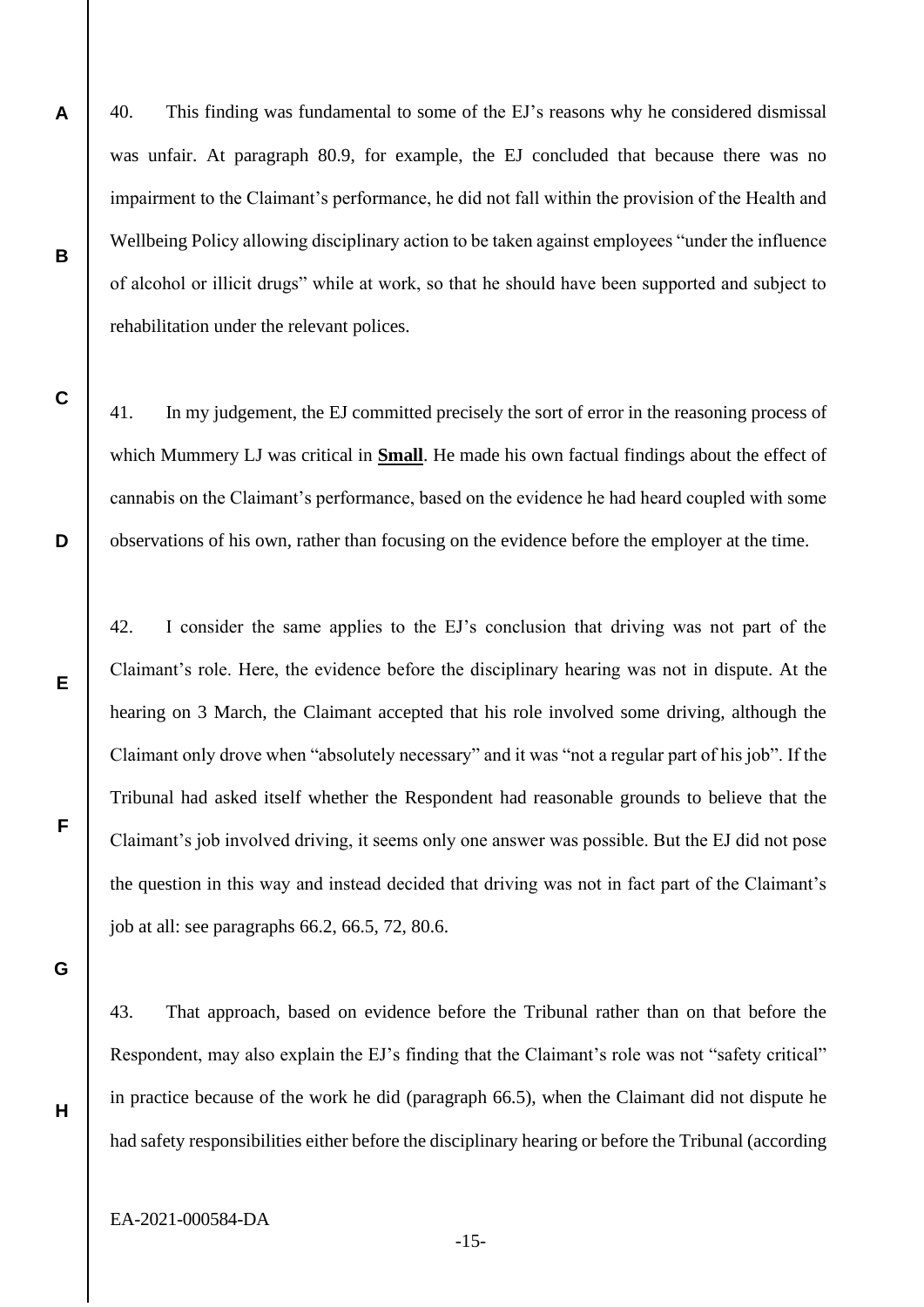**A B** to the EJ's notes). While the "safety critical" aspect of the work did not appear to be central to the decision to dismiss or the EJ's decision on fairness, the findings the EJ made about it are a further indication that the EJ shifted focus away from the reasonableness of the employer's belief and instead examined what he thought was in fact the case.

44. **(ii) Consulting Ms Bailey about Comparator Cases**. Mr Forshaw's second submission was that the Tribunal substituted its own decision that it was unfair of Mr Congdon to consult Ms Bailey about how comparable cases had been dealt with because she was not objective: see Tribunal paragraphs 80.3 and 80.12. He argued Mr Congdon was entitled (and right) to seek information on how comparator cases were dealt with, he did not know about any lack of objectivity on the part of Ms Bailey, and her lack of objectivity should not be attributed to the Respondent as the employer for this purpose: see **Royal Mail Group Ltd v Jhuti** [2020] ICR 731 per Lord Wilson at paragraph 60.

45. The background to the EJ's conclusions at paragraphs 80.3 and 80.12 was an earlier finding by the Tribunal that, following text exchanges when the Claimant was off ill in 2019, the attitude of Ms Bailey and the Respondent towards the Claimant changed for the worse: see judgment paragraphs 51-54. This view, according to the EJ, continued from that time onwards.

46. I am conscious I should not be over-critical in reading the Tribunal decision. Moreover, as Mr Forshaw accepted, the Tribunal was entitled to consider as a factor relevant to fairness if the employer adopted an inflexible policy of dismissing for any failed drugs test (see paragraph 80.5); that, it seems to me, is the essential point the EJ was making in paragraph 80.3. But paragraph 80.12 appears to set out a distinct reason relevant to finding the dismissal to be unfair, that Ms Bailey was not wholly objective.

**H**

**C**

**D**

**E**

**F**

**G**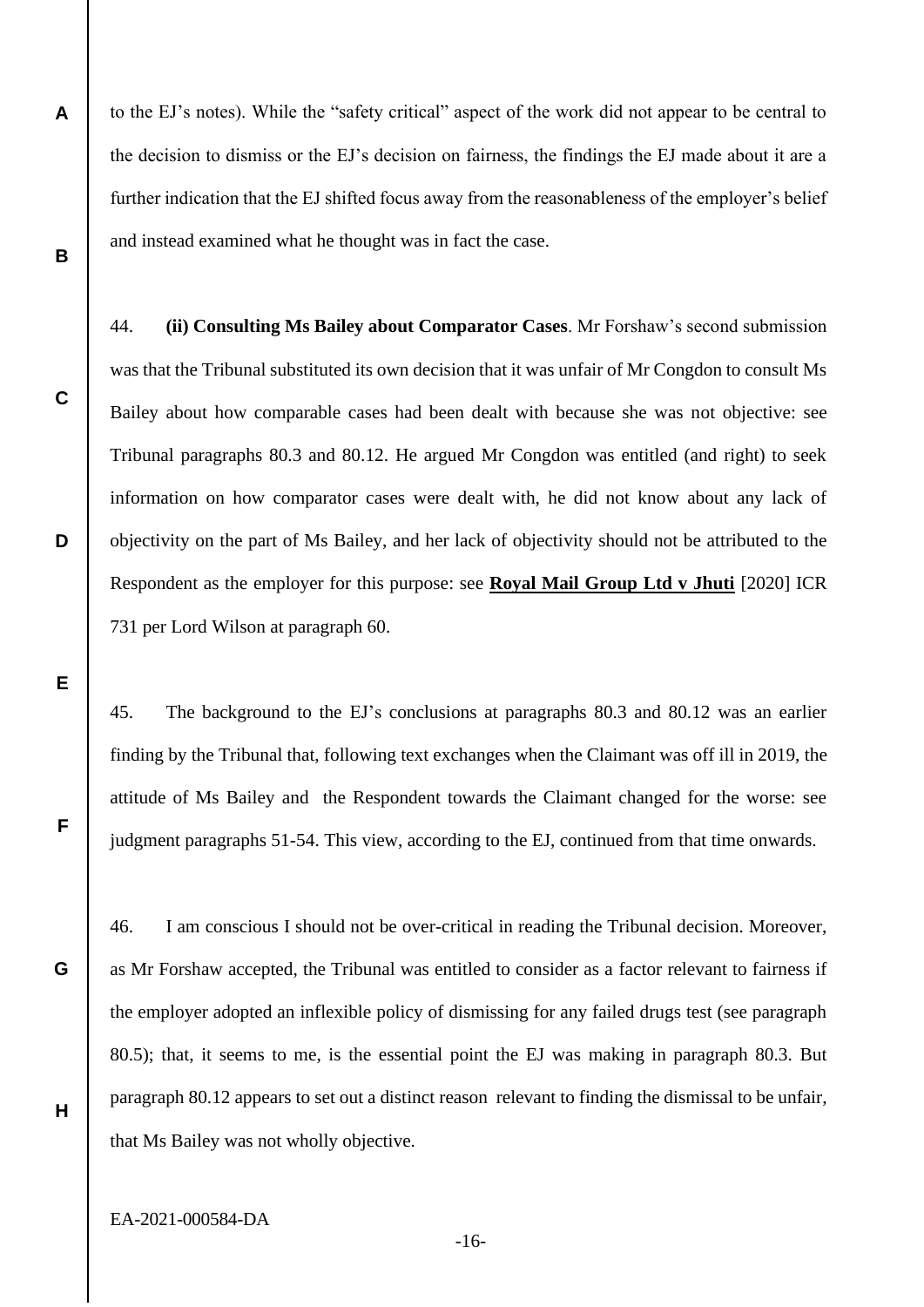47. With some hesitation, I consider on balance that here too the Tribunal drifted away from the statutory question into the territory of substitution. Had it correctly followed its own selfdirection, it would have been clear that Mr Congdon had reasonable grounds for his belief of how comparable cases were treated because that belief was true. I do not accept Ms Ifeka's argument that Ms Bailey's lack of objectivity meant that, to act reasonably, Mr Congdon should have consulted someone more independent about the treatment of comparators. The argument only gets off the ground if Mr Congdon knew of Ms Bailey's lack of objectivity; and, on the premise that the information Mr Bailey gave to Mr Congdon was correct, it is difficult to see why a reasonable employer could not take it into account. As the EJ rightly found at paragraph 80.4 and 80.5, fairness would still require consideration of the Claimant's individual circumstances; but that is a different matter from saying that the information should have been ignored owing to its tainted source.

48. **(iii) Mitigation**. Mr Forshaw's third heading under these grounds (1) and (2) is that the EJ substituted his own view for that of a reasonable employer in deciding that the employer gave inadequate or no weight to mitigating factors. He referred, in particular, to paragraphs 80.1-80.2 of the Tribunal judgment. The weight to be given to mitigation was, he submitted, "quintessentially a matter for the [Respondent]" (skeleton, paragraph 34).

49. I do not accept this argument. There were very significant mitigating factors here, including that the Claimant had genuine health reasons for taking cannabis, had stopped taking it, had offered to take regular tests, had long and unblemished service with the Respondent and had no incidences of poor performance, to which the Tribunal referred at paragraphs 70.5, 80.1 and 80.2. To those might have been added his contrition at the meeting on 3 March and his evident commitment to his job.

EA-2021-000584-DA

**A**

**B**

**C**

**D**

**E**

**F**

**G**

**H**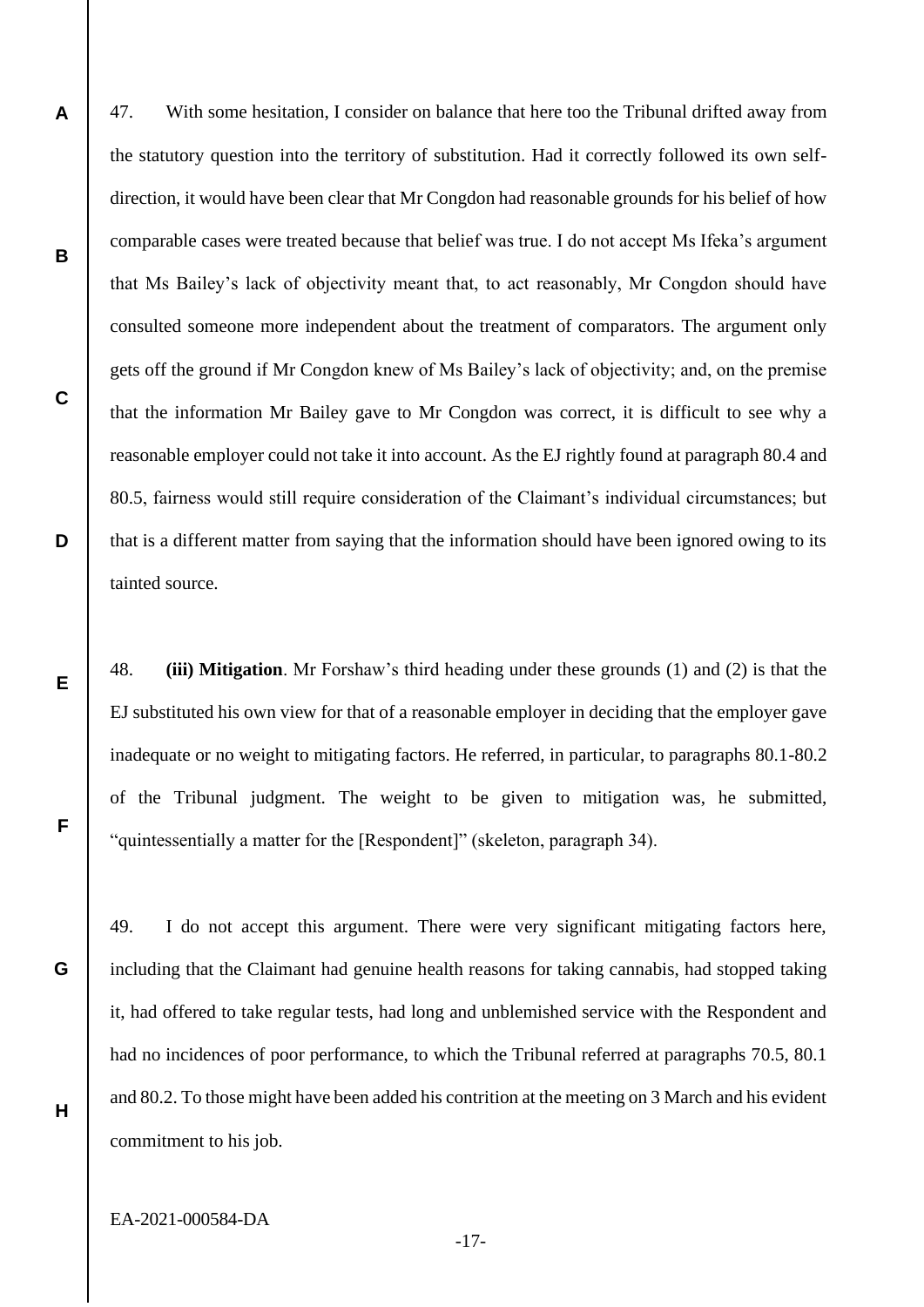50. In upholding a tribunal judgment of unfair dismissal in **Newbound**, Bean LJ held that the tribunal was entitled to have regard to the lack of training given to the claimant and the fact he had owned up to his guilt. In rejecting a submission for counsel for the employer (Mr Jones) that the weight to be given to his length of service was a matter for the employer - an argument which echoed Mr Forshaw's argument before me - Bean LJ said this at paragraph 77:

> **"Mr Jones' submission, which found favour with the EAT, is an attempt to stretch the band of reasonable responses to an infinite width. In assessing the reasonableness of the decision to dismiss, length of service is not forbidden territory for the employment tribunal. The fact that Mr Newbound was an employee of 34 years' service with a clean disciplinary record was a factor the judge was fully entitled to take into account: it would have been extraordinary if he had not done so."**

51. Those comments are equally pertinent to the EJ's decision on mitigation. First, the EJ found as a fact that the Respondent did not take account of mitigation (see paragraph 70.5), a finding cannot be categorised as perverse. For example, the letter of 31 March dismissing the Claimant mentioned his poor health and honesty but indicated that his failed drugs test inevitably - "therefore" - constituted gross misconduct, providing support for the EJ's finding; and Ms Ifeka pointed out that Mr Congdon's witness statement to the Tribunal did not refer to his taking account of the significant mitigation here. Second, the EJ was entitled and no doubt right to take that finding into account in relation to the evaluative question of whether the dismissal was unfair. All the mitigating factors listed by the EJ were potentially highly relevant to that statutory question; and Mr Forshaw accepted that the Claimant's long service, not mentioned in the dismissal letter, was relevant to fairness under s.98 **ERA**.

**G**

**H**

**A**

**B**

**C**

**D**

**E**

**F**

52. **(iv) Other Factors**. Finally, Mr Forshaw referred to other factors which, he argued, demonstrated the EJ applying a "substitution mind-set". I shall deal with these briefly: I consider they each support the submission that the EJ substituted his own views of fairness for that of the reasonable employer.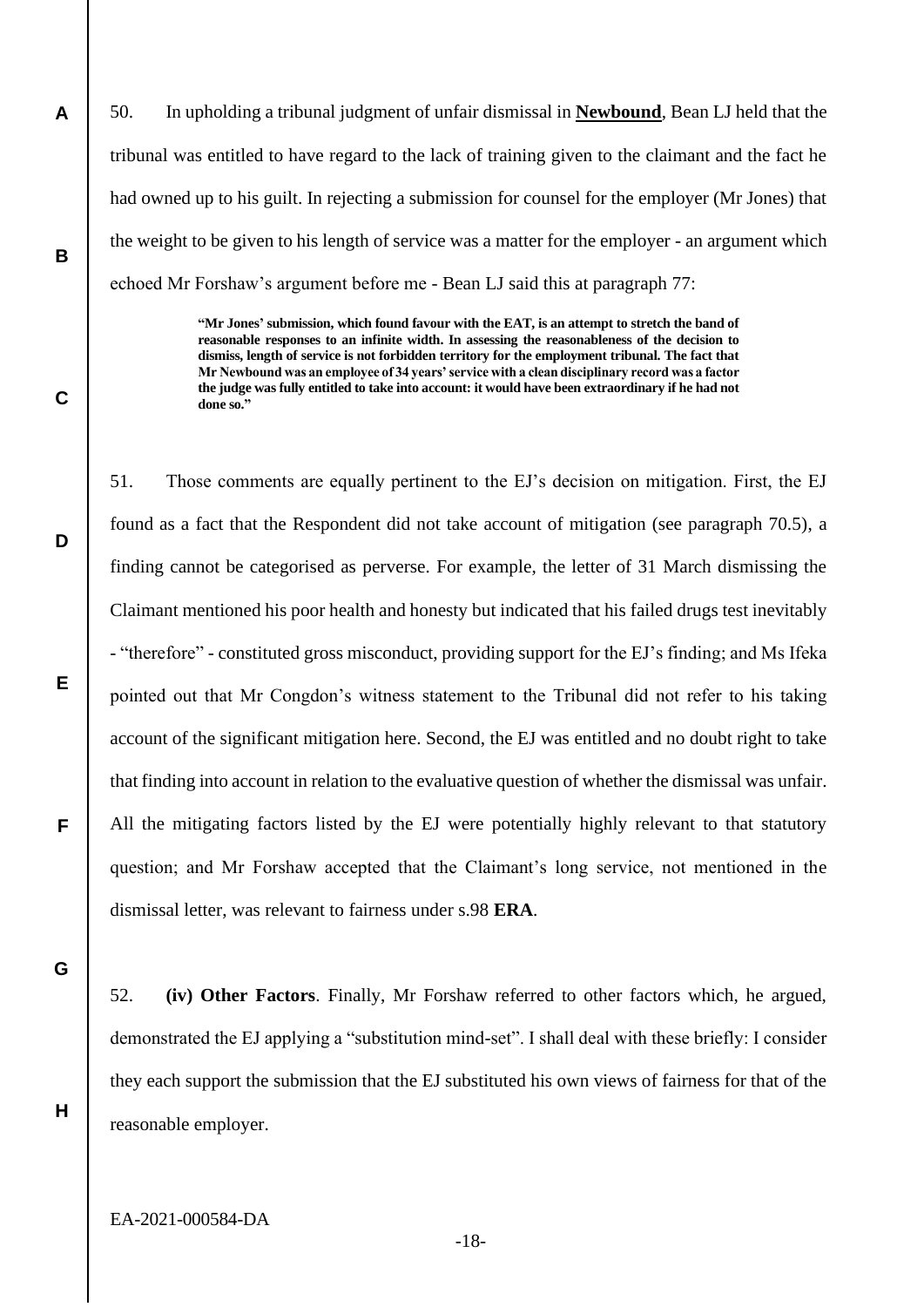- (1) At paragraph 70.4 the EJ decided that Mr Congdon had a "mistaken reason" for an adverse opinion of the Claimant because he did not explain the source of his view that cannabis is sometimes prescribed. Mr Congdon had said in his witness statement that the fact the cannabis taken by the Claimant was not prescribed "had an impact on my decision. Cannabis that is not prescribed is an illegal drug" (paragraph 10). Whether cannabis was prescribed or not was a reasonable matter for Mr Congdon to explore, given its obvious relevance to mitigation. In deciding his belief was "mistaken" the EJ seems to have reached his own view of the facts about cannabis prescription, and departed from reviewing the fairness of Mr Congdon's response.
	- (2) In making various criticisms of the Respondent's reliance on the test results at paragraphs 62-64, the EJ made some wrong assumptions and factual errors. He wrongly stated that the test had a cut-off point of 15 ng/ml - presumably a reference to the preliminary test - whereas in fact the confirmatory test showed that the Claimant had a level of over 500 ng/ml; and he criticised the test as being an initial one requiring further laboratory analysis, ignoring that a second, confirmatory test had been conducted by Crystal. In themselves, these errors do not amount to errors of law. But in my judgement the approach taken in those paragraphs, including the EJ's decision that it was "illogical" to conclude that cannabis affected performance but to ignore the result for opiates, shows him substituting his own views of why the testing procedure was inadequate, rather than assessing the fairness of the Respondent's procedure and decision.
- (3) The EJ's conclusion that cannabis did not in fact affect performance seems to have driven his conclusion that the "sole reason for dismissal was that cannabis was illegal

EA-2021-000584-DA

**A**

**B**

**C**

**D**

**E**

**F**

**G**

**H**

-19-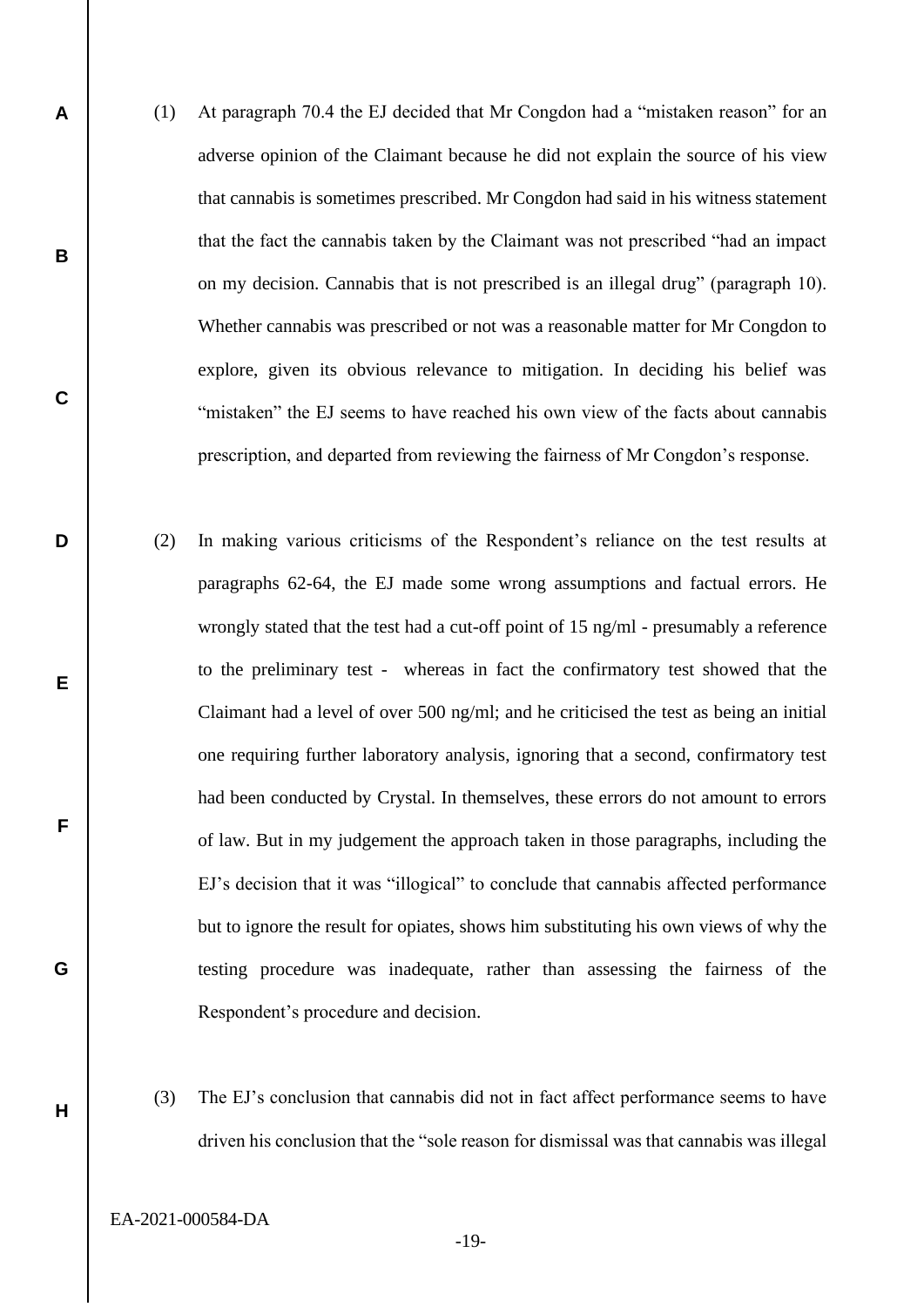not legal" (paragraph 77). For, once the effect of cannabis on performance was eliminated, the necessary result was that there must have been some other reason for the dismissal. In reaching this conclusion, the EJ drifted away from the actual reason for dismissal - that the Claimant's performance at work was affected - and from considering whether the Respondent had reasonable grounds for this belief.

53. **Summary**. In summary, I consider that grounds (1) and (2) of the appeal are made out, although I do not accept that the EJ erred in his approach towards the mitigation factors. It is understandable why the EJ saw the decision of the employer as harsh, given the significant (and undisputed) mitigating factors which were present and the Claimant's contrition and commitment to his job. But his analysis exhibited the kind of erroneous approach against which Mummery LJ warned in **Small**. The EJ's own findings of fact based on evidence before him, and his subjective reasons for criticising the dismissal process, seeped into his reasoning about fairness. The specific examples set out above reinforce each other and indicate in my judgement that overall the EJ approached the question in the wrong way.

#### **Grounds (3) and (4):** *Polkey* **Deduction.**

54. These grounds of appeal are that the Tribunal failed to apply the correct approach to **Polkey** deductions and/or failed to give sufficient reasons for not making a **Polkey** deduction.

55. The statutory basis of **Polkey** deductions is s.123(1) of **ERA**, by which the amount of the compensatory award "shall be such amount as the tribunal considers just and equitable in all the circumstances". The principles relevant to such deductions were summarised by the EAT in **Software 2000 Limited v Andrews** [2007] ICR 825 at paragraph 54. The exercise involves an

**H**

**A**

**B**

**C**

**D**

**E**

**F**

**G**

EA-2021-000584-DA

-20-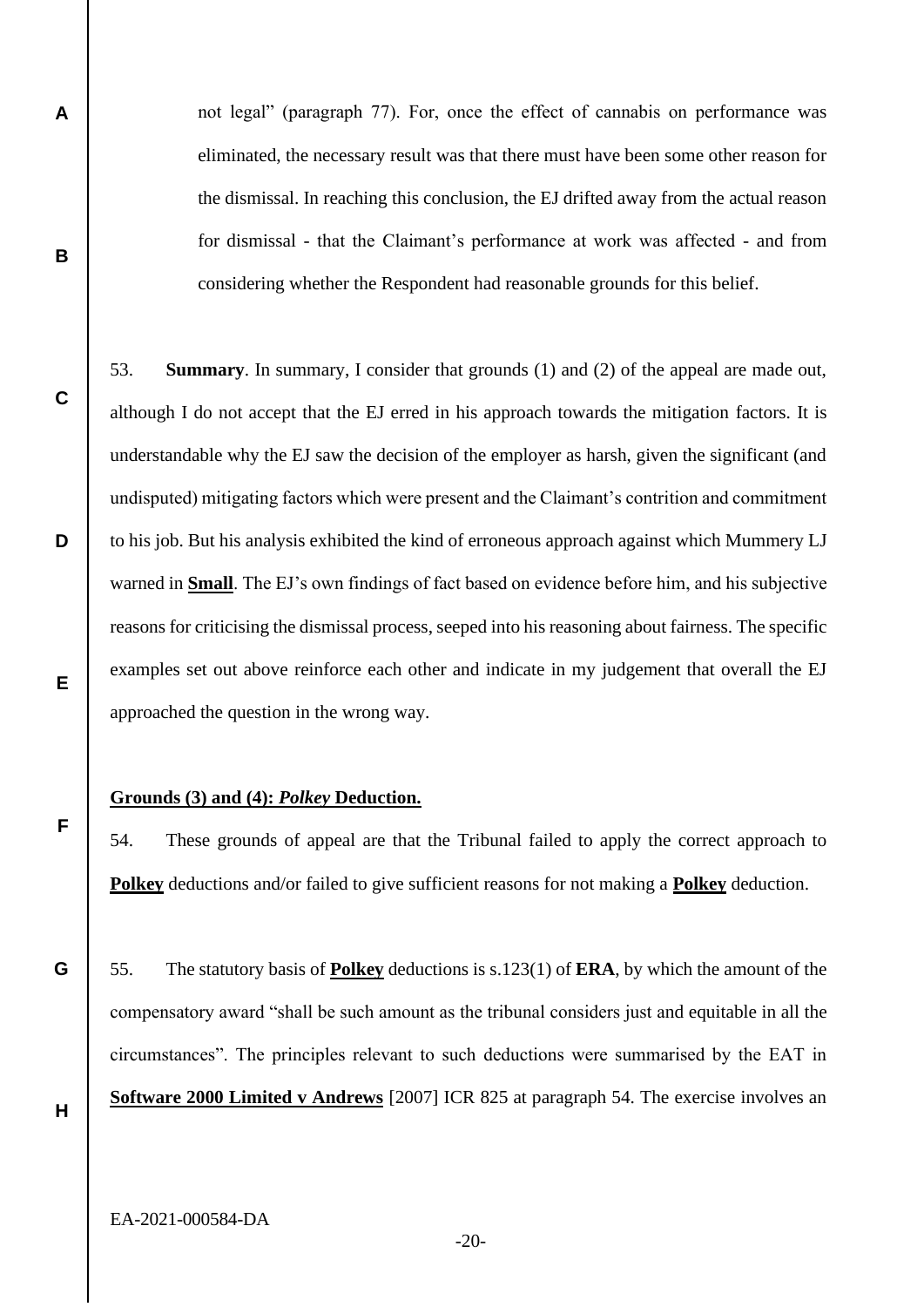assessment of whether the employee could or would have been dismissed on the assumption the employer acted fairly.

56. In its section on the law, the EJ quoted s.123 **ERA** and referred to having considered the EAT guidance in **Software 2000**: see judgment paragraphs 9, 13. He then came to apply **Polkey** at paragraphs 82-85. After saying that he "did not consider the procedure itself to be unfair" (paragraph 82), the EJ said this at paragraphs 84-85:

> **"84. The implementation of the procedure was not fair, in that Ms Bailey had an input into to it after the hearing and before the decision. It was not unfair for Ms Bailey to provide guidance as to how to run a meeting. It was unfair for her to have Mr Congdon's ear given the background of September 2019 which was still relevant to the Respondent (see grounds of resistance). That goes to overall fairness not to a consideration of a** *Polkey* **reduction.**

**85. I do not find that there should be any** *Polkey* **reduction in any award."**

**D**

**E**

**F**

**G**

**H**

**A**

**B**

**C**

57. Mr Forshaw submits that, having identified an aspect of procedural unfairness (the involvement of Ms Bailey in the process), the Tribunal should have assessed whether it would have made a difference if the employer had acted without that assumed unfairness. For the Claimant, Ms Ifeka submitted that if a tribunal finds that no reasonable employer could have dismissed the employee in the circumstances, so that a fair procedure could not make the dismissal fair, there is no need for a **Polkey** deduction. She cites by way of example the judgment of HHJ Stacey in **Jagex Limited v McCambridge**, UKEAT/0041/19/LA at paragraph 70.

58. I have not found the Tribunal's reasoning on **Polkey** easy to follow. I accept, of course, that the EJ could have decided against making any **Polkey** deduction on the basis that, in the circumstances, the sanction of dismissal fell outside the range of reasonable responses, as Ms Ifeka argued. The difficulty, however, is that the EJ did not refer to this as the reason. His sole reason was the statement Ms Bailey's involvement "goes to overall fairness not to a consideration of a **Polkey** reduction" which I find hard to reconcile with **Polkey** or the guidance in **Software**.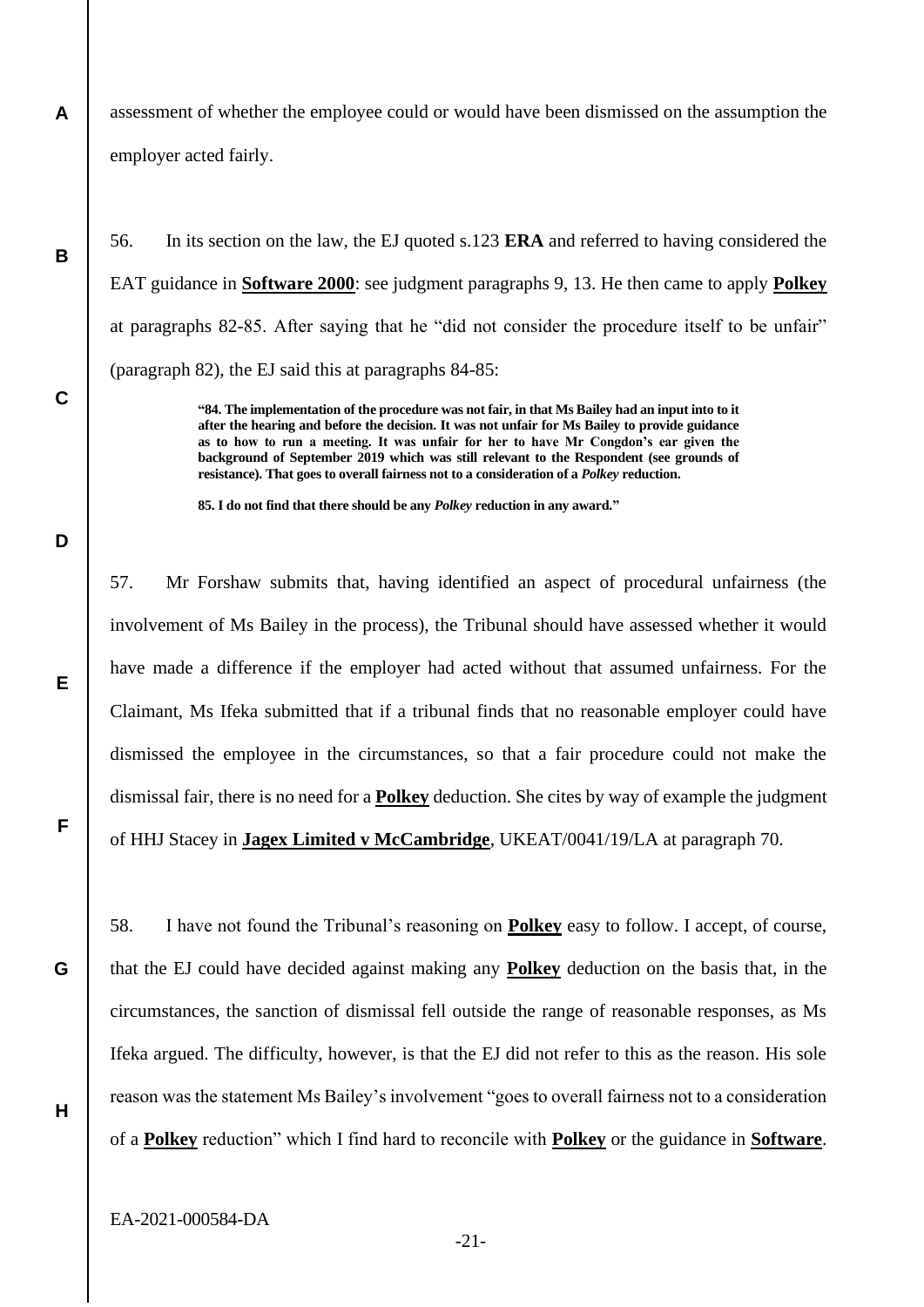If the intervention of Ms Bailey in the process was procedurally unfair, as the EJ found, the application of **Polkey** would ordinarily lead to the Tribunal considering whether the Claimant would or might have been dismissed in the event that unfairness were corrected.

**B**

**C**

**D**

**E**

**F**

**G**

**A**

59. In the absence any sufficient explanation from the EJ of why no **Polkey** deduction was appropriate, I would have remitted this issue to the Tribunal on the basis paragraph 84 amounted to a misdirection or that the decision was insufficiently reasoned; but this aspect of the EAT ruling has effectively been overtaken by my ruling on grounds (1) and (2): see Disposal below.

#### **Ground (5): Contributory Conduct.**

60. The fifth ground is that the EJ did not apply the correct test on contributory conduct for the purpose of s.122(2) and s.123(6) of **ERA**. This ground, too, has mostly been overtaken by my decision on grounds (1) and (2); but I address it for completeness.

61. Once again the legal principles were not in dispute. First, in assessing contributory conduct a tribunal makes findings of fact on the balance of probabilities about what the Claimant did. Second, a reduction may be made where the employee's conduct before the dismissal was "culpable or blameworthy": see **Nelson v BBC (No.2)** [1980] ICR 110. Third, if such conduct is found, the tribunal (i) has a discretion to make a reduction to the basic award where it considers it would be "just and equitable" to do so (s.122(2) **ERA**); and (ii) where "the dismissal was to any extent caused or contributed to by" that conduct, the tribunal "shall reduce the compensatory award by such proportion as it considers just and equitable" (s.123(6) **ERA**). Despite the difference in wording of these provisions, a tribunal will require a good reason to adopt a different approach to the two types of award.

**H**

-22-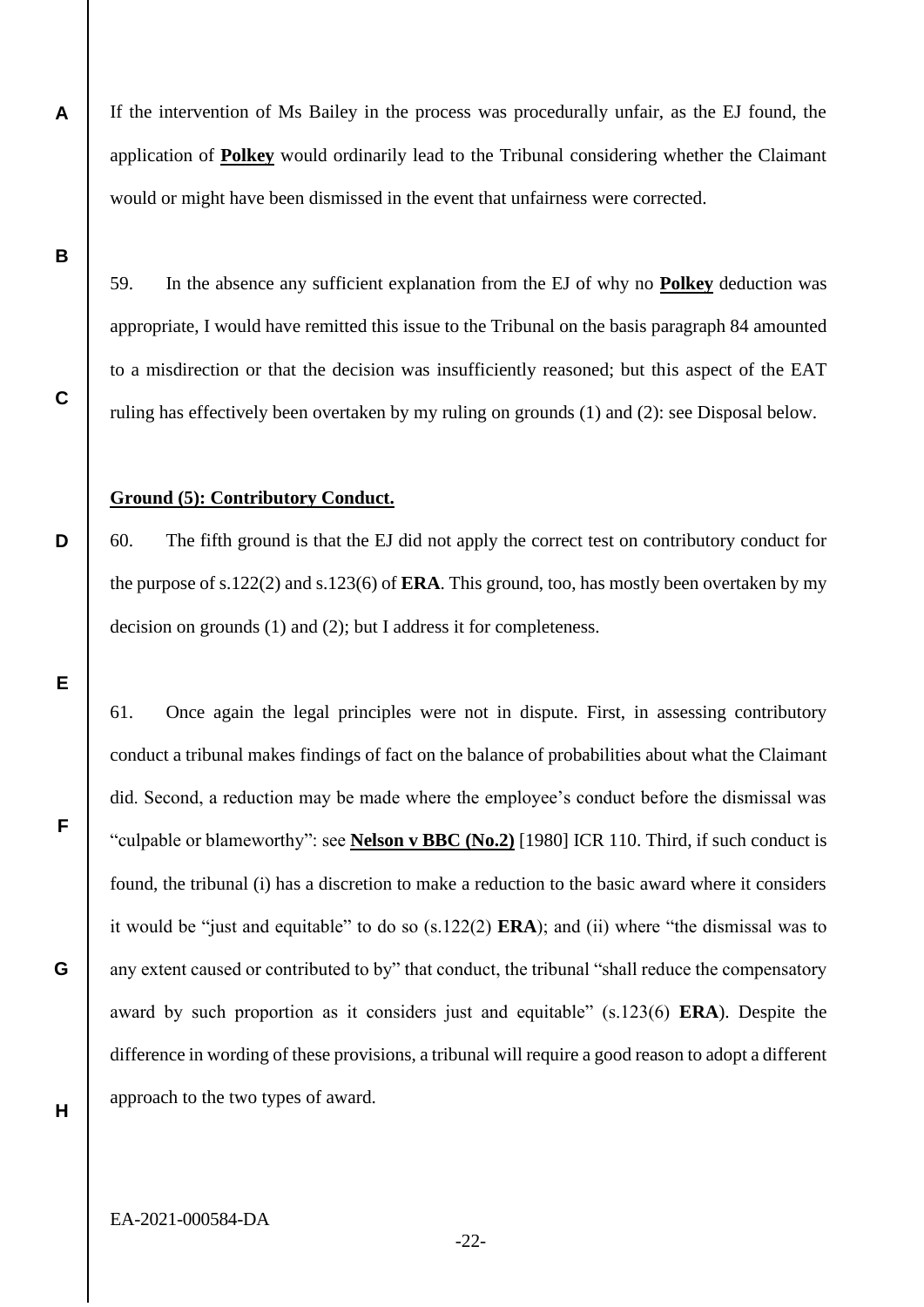62. The Tribunal cited the relevant statutory provisions in its judgment at paragraphs 8 and 10. It did not refer to any case-law; but that is hardly a point of criticism in such well-trodden territory for an experienced EJ.

**B**

**C**

**D**

**E**

**F**

**A**

63. The EJ's reasons for not making a reduction to either award are set out at paragraphs 86- 87. He rejected as "oversimplistic" the analysis that the Claimant took an illegal drug which showed high levels and so should have a substantial or total reduction for contributory conduct. His reasons were as follows:

> **"87. … Given the analysis above, I do not consider that any reduction for contribution is warranted. The Respondent's own position means that the presence of the drug itself would have been uneventful if (as they thought it could be) it was prescribed. One is left with the fact that it was an illegal drug only. But that is not something that leads to dismissal if the Respondent's own policies are applied in suitable cases.**

> **88. Nor does the evidence subsequently obtained by the Respondent as to the levels of cannabis help [a reference to evidence from Crystal obtained after the dismissal], as the causation of the dismissal can only be by reason of things known at the time. They were right that it was a high level, but all they knew about it was that it was high, but that it had no discernible effect on the work performance of Mr Pamment."**

64. In those paragraphs the EJ did not make any finding that the Claimant's conduct was not culpable or blameworthy. Nor do I read the judgment as saying that a nil reduction was, in the circumstances, just and equitable for the purpose of s.122(2) or s.123(6) of **ERA**. Rather, he seems to have focussed on whether the conduct led to or caused the Claimant's dismissal. In both paragraphs it seems he decided that the Claimant's conduct did not cause or contribute to his dismissal because, if the Respondent had acted properly and in accordance with its own policies, the Claimant would not have been dismissed at all.

**G**

**H**

65. That approach can only work in relation to s.123(6) **ERA** because under s.122(2), relating to the basic award, it is not necessary that the conduct caused or contributed to the dismissal at all. The conduct must occur before the dismissal or before notice was given, but the wording of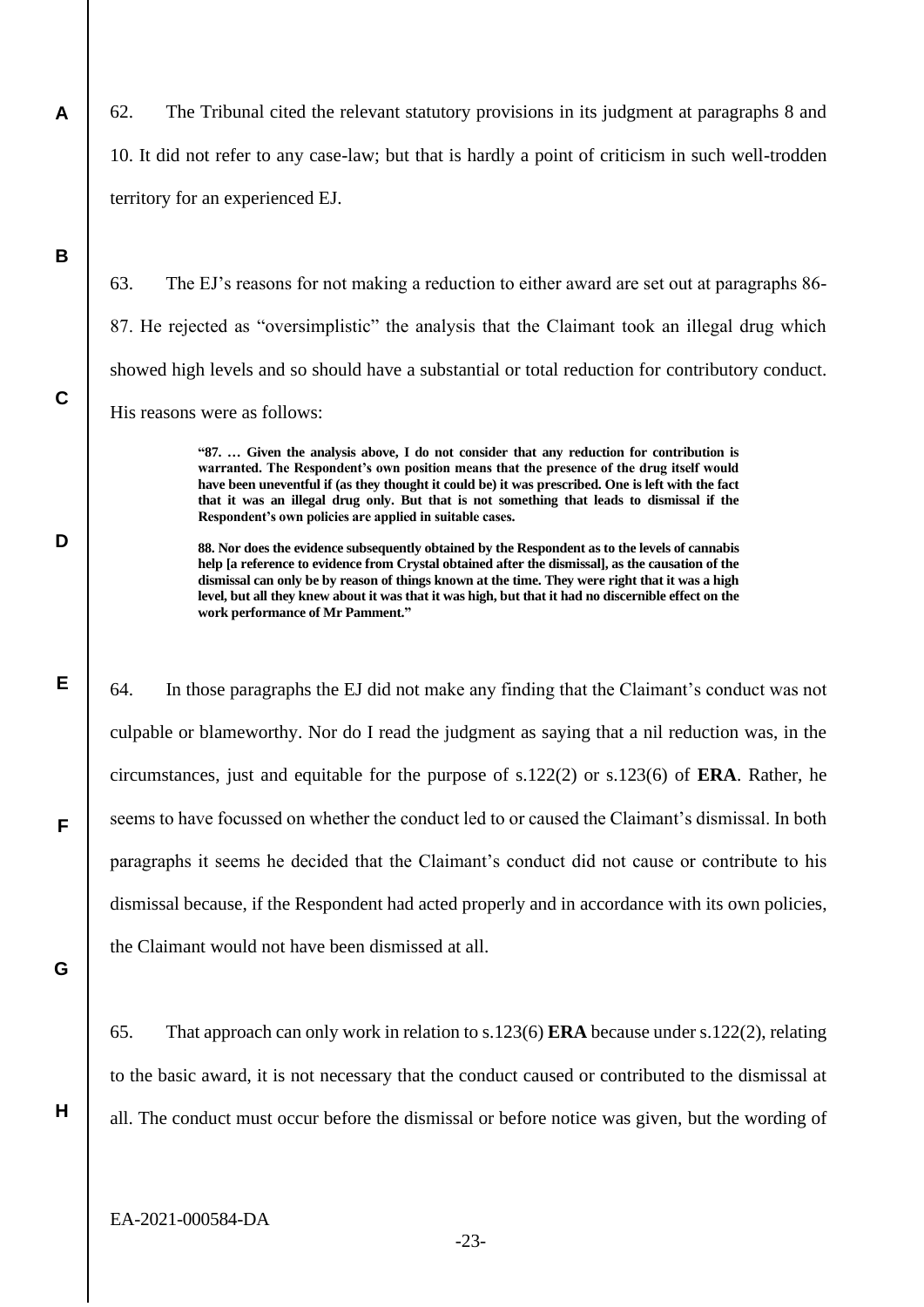s.122(2) does not prevent a tribunal considering evidence of such conduct which is only obtained after the dismissal or giving of notice.

66. But in any event the EJ's approach does not accord with how s.123(6) operates. The subsection focuses on the *actual* conduct of the Claimant and whether that conduct, if blameworthy, caused or contributed to the actual dismissal. It does not direct tribunals to answer the different, counterfactual question of whether the respondent would have dismissed the claimant for that conduct if it had acted properly, reasonably or fairly. Such an approach confuses factual causation under s.123 with considerations relevant to s.98 of **ERA**. That cannabis had no discernible effect on the Claimant's performance would or might be an element relevant to blameworthiness and what reduction was just and equitable; but it did not mean that the fact he had smoked cannabis did not cause or contribute to his dismissal.

67. For those reasons in my judgement the EJ's reasoning shows a misdirection in relation to contributory conduct.

#### **Ground (6): Perversity**

**A**

**B**

**C**

**D**

**E**

**F**

**G**

**H**

68. This ground of appeal, which overlaps with the preceding grounds, is that it was perverse of the Tribunal (i) to decide the Claimant's dismissal was unfair; (ii) not to make any **Polkey** deduction; or (iii) not to make any reduction for contributory conduct. In addition, (iv) the specific findings on contributory conduct in paragraphs 87-88 of the Tribunal judgment were said to be perverse.

69. Ms Ifeka reminded me of the high threshold on a perversity challenge, reflected in the various phrases and strong adverbs used to describe it: see, among many others, **Stewart v** 

EA-2021-000584-DA

-24-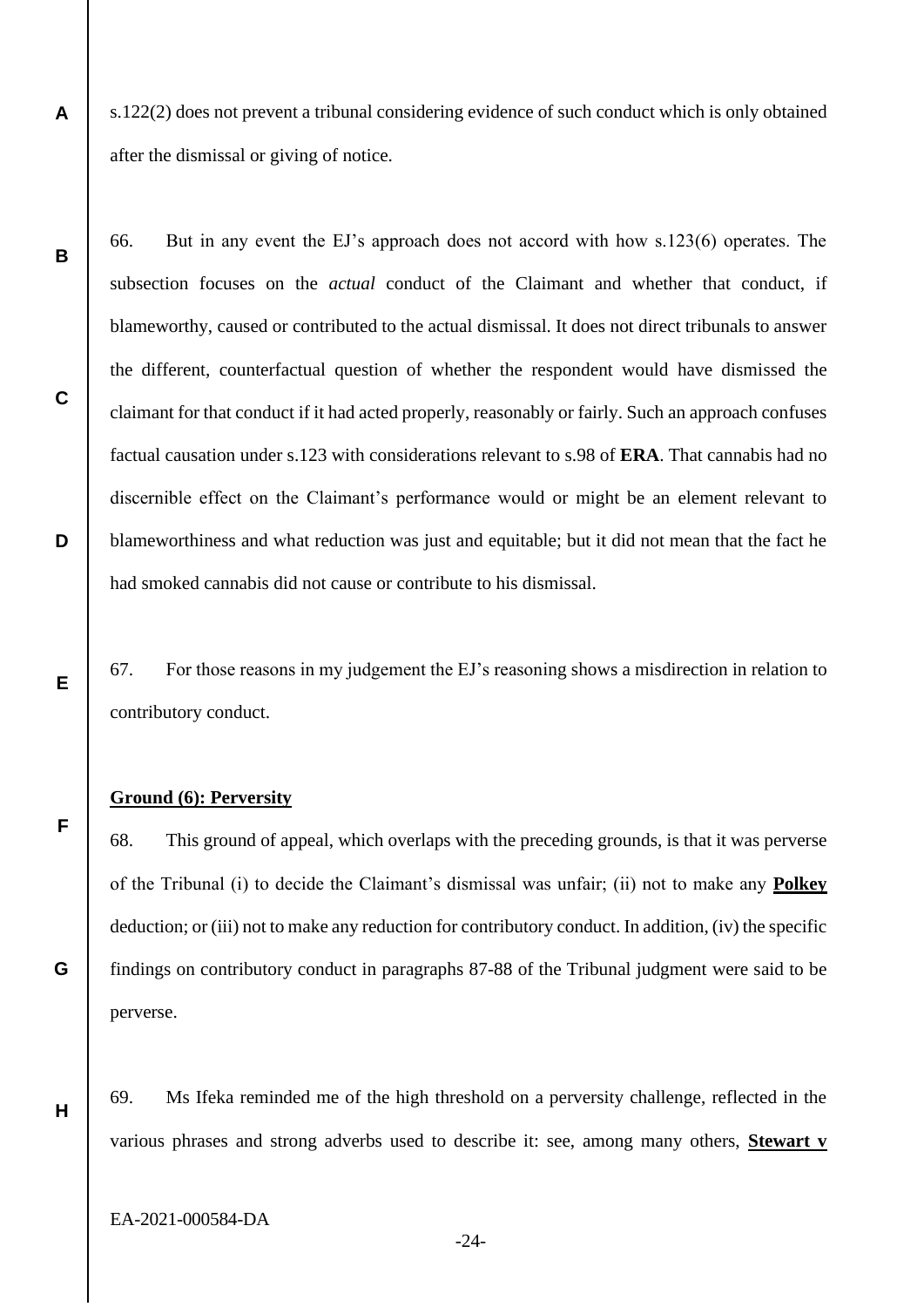**A Cleveland Guest** [1996] ICR 535 at 542-3. Reading the Tribunal decision in the round, I do not think its decision crosses this threshold.

70. In relation to unfair dismissal, Mr Forshaw accepted that if any of the reasons given by the Tribunal for finding the dismissal to be unfair were valid, his perversity argument was undermined. I have already concluded that the Tribunal was entitled to find that the failure to take any or inadequate account of the very significant mitigation factors was highly relevant to fairness in s.98 **ERA**: see the citation from **Newbound**, above. The Tribunal's conclusion that the Respondent applied an unwritten, inflexible policy of dismissing all those who failed a drug test, without examining the individual circumstances, was also a highly relevant consideration to fairness (see Tribunal judgment paragraphs 80.4-80.5). It could also be relevant for a Tribunal to consider whether the employer had reasonable grounds for its belief that cannabis affected the Claimant's performance at work based on the reports of Crystal alone. It seems no steps were taken to investigate this matter, supporting the EJ's finding about the Respondent's inflexible approach.

71. As for the **Polkey** issue, this is effectively dealt with in paragraph 58 above. It was open to the ET to decide, for example, that the significant mitigation factors listed by it at paragraph 50 of its judgment meant that no reasonable employer could substantively dismiss the Claimant for the admitted conduct, or the EJ might have decided that seeking to reconstruct what might have happened was too riddled with uncertainty to make a deduction appropriate. The perversity challenge is not made out.

72. In relation to contributory conduct, it is not clear which findings of fact are said to be perverse. Moreover, the EJ found that the Claimant smoked cannabis for severe back pain, to

EA-2021-000584-DA

**B**

**C**

**D**

**E**

**F**

**G**

**H**

-25-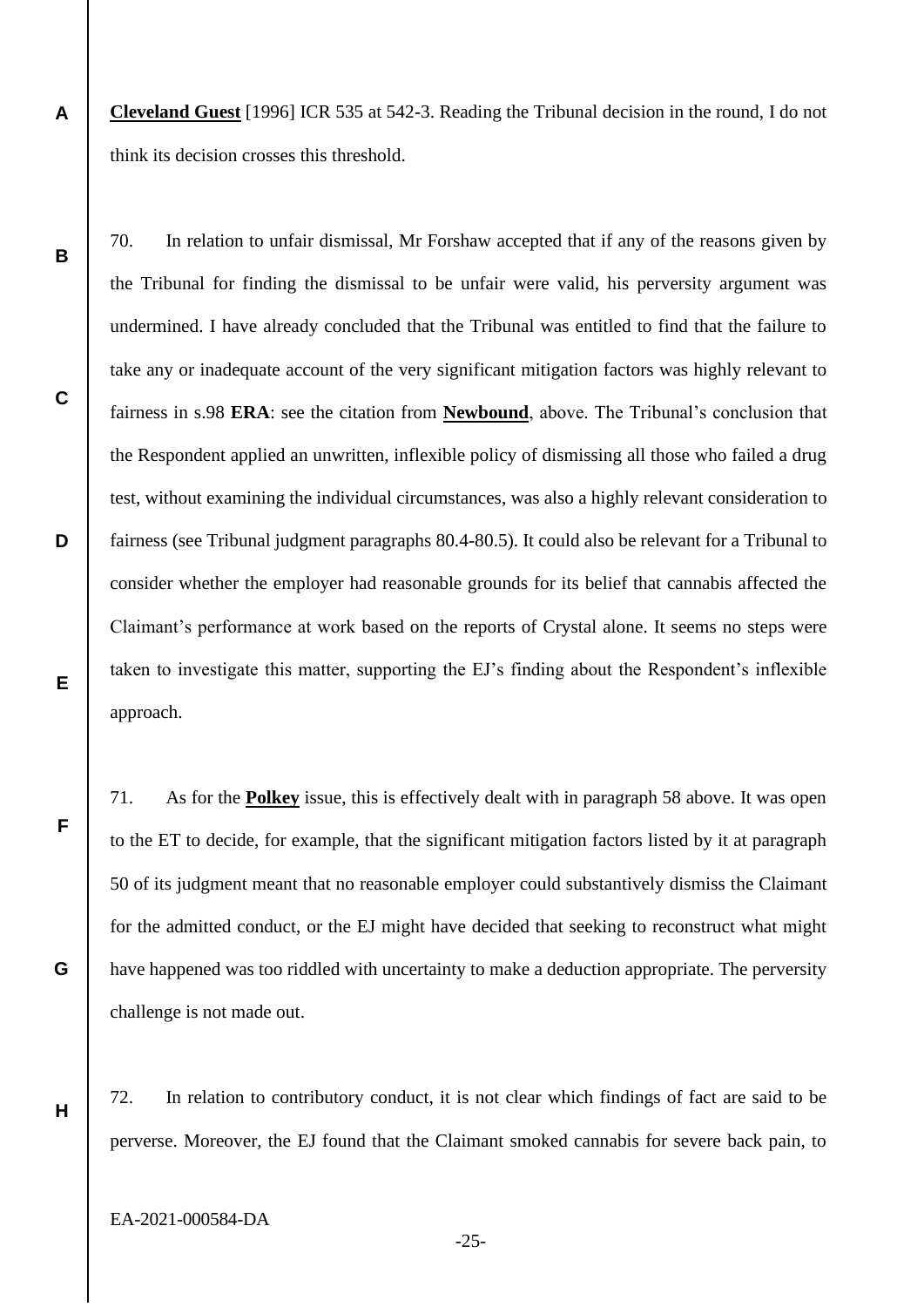help him sleep, and not for recreational purposes. The Respondent did not dispute his evidence to the hearing of 30 March that he tried it because he was desperate to be free of the constant pain and get some sleep when his medication was not working. Given these circumstances, a tribunal *might* - I put it no higher than that - decide that the conduct was not blameworthy or that it was just and equitable not to reduce either the basic or compensatory award.

#### **Disposal**

**A**

**B**

**C**

**D**

**E**

**F**

**G**

**H**

73. My conclusion above is that each of the grounds of appeal succeeds, save for ground (6) on perversity.

74. The first issue consequential issue is what happens in relation to grounds (1) and (2). Ms Ifeka submitted that, even if I found the EJ erred in relation to some of the reasons for which he found the Claimant's dismissal to be unfair, in light of the other reasons the inevitable result was that his dismissal was still unfair so that the decision on unfairness should be upheld.

75. Following **Jafri v Lincoln College** [2014] ICR 544, where the EAT detects a legal error it must remit the matter to the employment tribunal unless the EAT concludes that (a) the error cannot have affected the result and was therefore immaterial or (b) even if the result would have been different, the EAT is able to conclude what the result must have been (Laws LJ at paragraph 21). Law LJ added in the same paragraph:

> **"… In neither case is the appeal tribunal to make any factual assessment for itself, nor make any judgment of its own as to the merits of the case; the result must flow from findings made by the employment tribunal, supplemented (if at all) by undisputed or indisputable facts. Otherwise, there must be a remittal."**

76. As I have already held above, I consider the EJ was entitled to consider some of the factors he did as relevant to unfairness. Examples are his conclusions that the Respondent took no or

EA-2021-000584-DA

-26-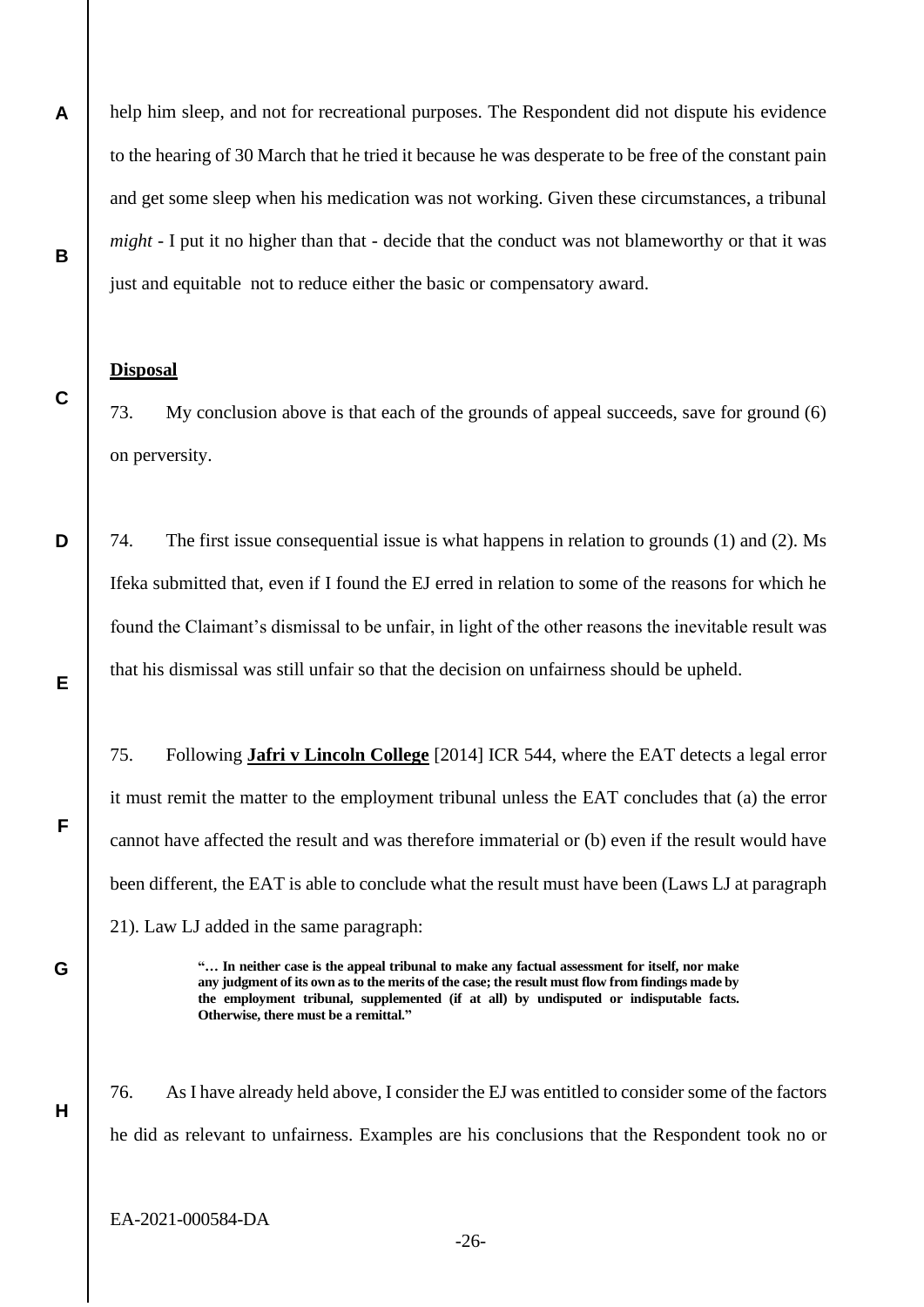inadequate account of mitigation or applied an unwritten policy of dismissing all those who failed a drugs test. Although at one stage I was tempted to uphold the Tribunal's decision once the "bad" reasons are stripped out, ultimately I do not consider that would be the correct or fair approach following **Jafri**.

77. First, the EJ did not treat each of his reasons as discrete and independent reasons, each of which made the dismissal unfair in itself. Consistent with that approach, he correctly directed himself that in assessing whether a dismissal is unfair for the purpose of s.98 **ERA**, a tribunal must consider all the circumstances (ET judgment paragraph 16). In those circumstances, I do not consider I can say the error cannot have affected the result for the purpose of (a) above.

**D**

**E**

**F**

**A**

**B**

**C**

78. Second, nor do I consider that (b) from **Jafri** applies. Even if the EJ's findings that no account was taken of mitigation and that the Respondent applied a blanket rule of dismissing for a negative drugs test both provide very strong support for a finding of unfair dismissal, they do not ineluctably dictate such a result. It is possible that a tribunal might conclude that, having regard to all the circumstances, other operative factors, such as the level of cannabis, point the other way. Moreover, adopting such an approach could operate unfairly against the Claimant, because if a finding of unfair dismissal were substituted by the EAT in relation to some specific grounds of unfairness only, this would have knock-on effects in relation to the issue of **Polkey** deductions (which would have to be remitted)

**G**

79. The question of liability for unfair dismissal should therefore be remitted. The issues of **Polkey** deduction and contributory conduct should also be considered afresh, since each will depend on findings by the new tribunal.

**H**